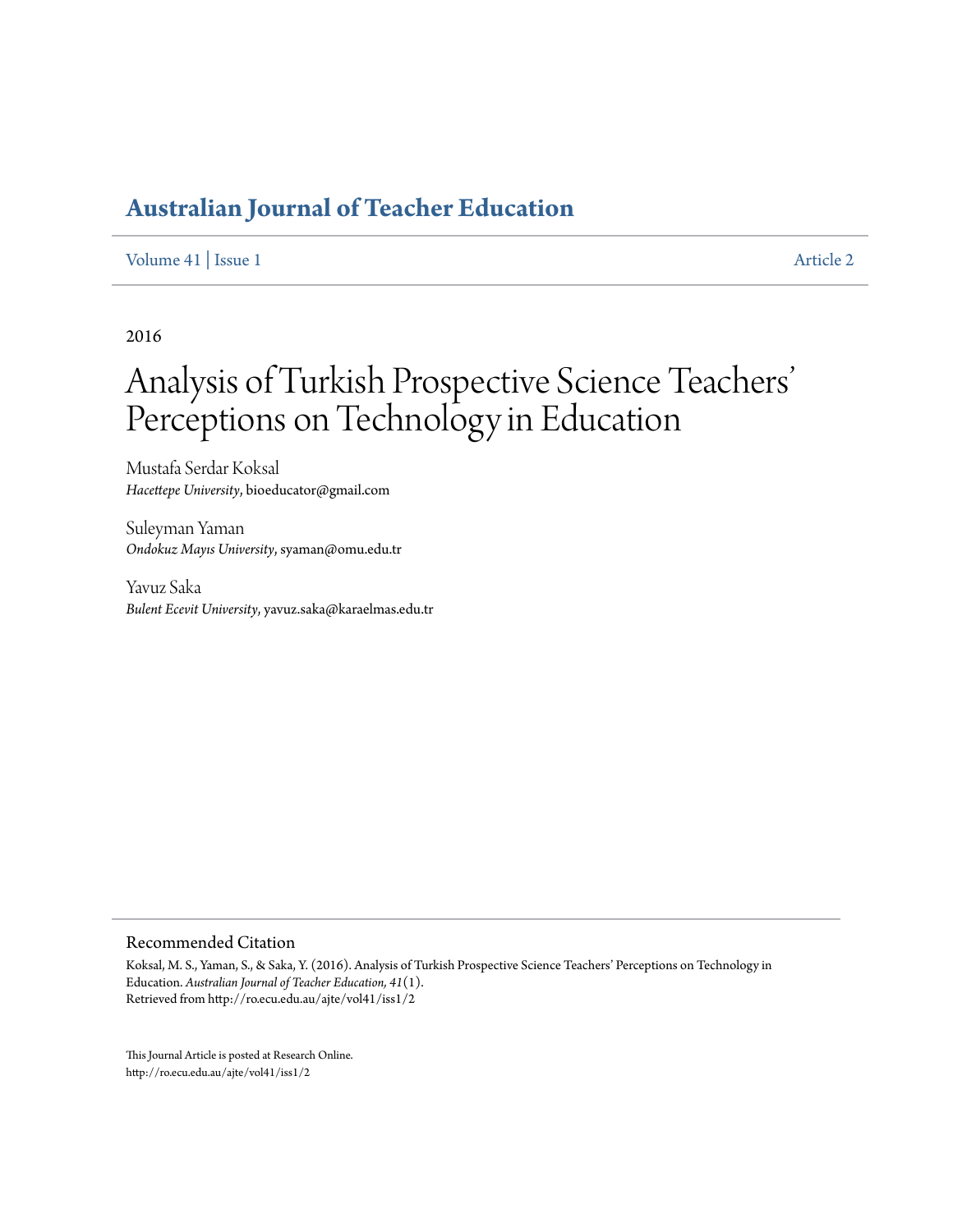## **Analysis of Turkish Prospective Science Teachers' Perceptions on Technology in Education**

Suleyman Yaman Ondokuz Mayıs University, Turkey Mustafa Serdar Koksal Hacettepe University, Turkey Yavuz Saka Bulent Ecevit University, Turkey

*Abstract: Purpose of this study was to determine and analyze Turkish pre-service science teachers' perceptions on technology in terms of learning style, computer competency level, possession of a computer, and gender. The study involved 264 Turkish pre-service science teachers. Analyses were conducted through four-way ANOVA, t-tests, Mann Whitney U test and one-way ANOVAs and the results showed there were one main effect for gender and one interaction effect between gender and computer competency level. The interaction effect pointed out that the male pre-service science teachers who were weak in computer competency held more positive perceptions toward instructional technology than their counterparts.*

## **Introduction**

Reforming the public schools has long been a way of improving not just education but society in general (Tyack & Cuban, 1995). Turkish students' poor performance in Trends in International Mathematics and Science Study (TIMSS) and Programme for International Student Assessment (PISA) captured Turkish policy makers' and educators' attention (Acar, 2012; Anıl, 2009; Atar & Atar, 2012; Uzun, Bütüner, & Yiğit, 2010). In 2004 Turkish Ministry of National Education (MEB) took serious measures to reform entire educational system. The reform initiatives embraced both structural and curricular changes in public schooling in Turkey. The curricular changes shifted all subject matters including science, mathematics, social science and language to be taught by a constructivist approach requiring teachers to enact student-centered and inquiry-based instructional strategies. As part of the structural changes, technology appeared to be a focal aspect of the schooling reform by providing internet connection and technology laboratories in almost all schools in 2006. This initiative was followed by a big project called F@TİH (Boosting Opportunities and Enhancing Technology). Turkey is one of the nations having a large gap between high and low performing students in the world (Martin, Mullis & Foy, 2008). The project aimed to close this gap by using technology to allow equal learning opportunities for all elementary, middle and high school students. Initiated in 2010 and piloted in 2011 the project with an \$8 billion dollar budget required Ministry of Education to equip every classroom with a smart board and students with tablets ensuring rich and equal learning experiences for all students in 2012-2013 school year (Celik, Celen & Seferoglu, 2011).

The reform initiatives for change challenge "the cultural traditions of schools" (Romberg & Price, 1983, p.159) and required fundamental shifts in teacher thinking, and their classroom practice. Cuban (1988) noted that reforms that seek to change the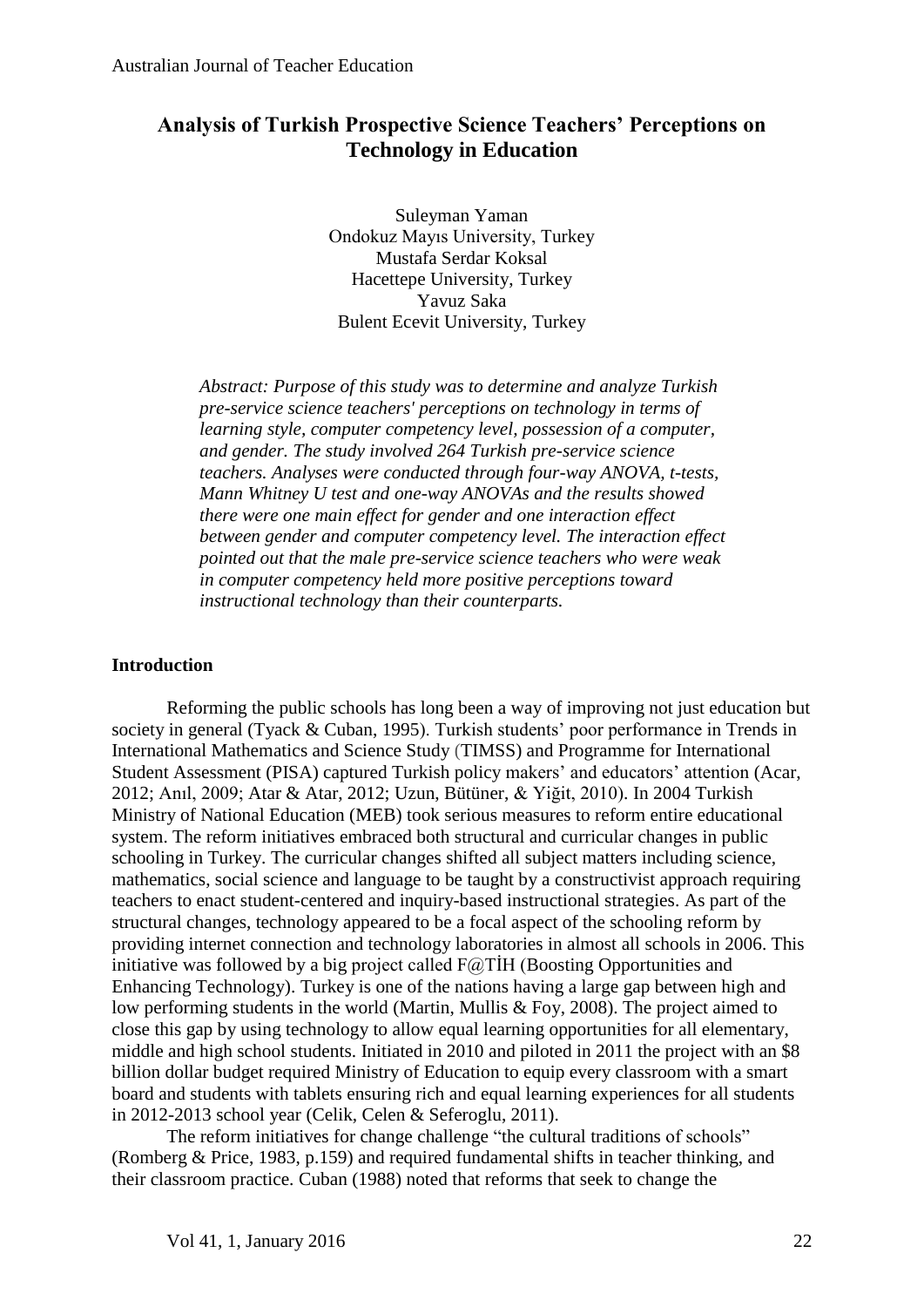fundamental facets in schools are essentially difficult to implement and sustain. This difficulty prompted science education reformers to view change within the larger educational system, calling on teacher educators to prepare teachers with effective pedagogical and practical tools to implement reform initiatives in their classrooms. In an attempt to overcome such difficult transition, pre-service science teachers' positive perceptions and also their competencies in technology appear to be an important construct to be investigated (Bell, Maeng & Binns, 2013).

As noted by the reform documents and the relevant literature, use of technology provides more effective teaching and learning activities, creates more secure and richer environment essential for designing and conducting experiments, and helps learner to better understand science-technology-society interaction in science education (Cope & Ward, 2002; Hızal, 1992; MEB, 2004). Sang, Valcke, van Braak and Tondeur (2010) surveyed 727 prospective teachers, 100 of whom were prospective science teachers. According to Sang et al. (2010), teacher education programs' effective integration of information and communication technologies played crucial role in shaping prospective teachers' perceptions on the use of computer in teaching and learning. As implementers of instructional technology science teachers are considered to be the most important factors to ensure effective use of technology in science teaching. Unfortunately, the current literature has shown that teachers do not use computers and related technologies as part of their instructional practices at a desired level (Asan, 2003; Onohwakpor & Rhima, 2008). It is also noted that many teachers have limited knowledge and lack of awareness about the advantages of instructional technology available to them (Asan, 2003; Marzilli et al., 2014; Onohwakpor & Rhima, 2008). Recognizing the benefits of instructional technologies, science teacher education reform documents and curriculum developers place an emphasis on helping science teachers to appropriately use available instructional technologies (AAAS, 1993; Rutherford & Ahlgren, 1989; NRC, 1996). Responding to the call for reform in science teacher education, some researchers conducted studies by modifying method courses to improve ability of pre-service science teachers to effectively use technology for teaching (Angeli, 2005; Schaverien, 2003; Syh-Jong, 2008). Teachers mainly used technology for administrative purposes such as document management, record keeping about school and students rather than instructional purposes (Becker, 2001). Recent studies illustrate that the pre-service science teachers are relatively unfamiliar with the advantages of educational technologies that results in lack of technology literacy and its insufficient use in classroom settings (Beşoluk, Kurbanoglu & Onder, 2010; Türkmen, Pedersen & McCarty, 2007). Thus, the relevant literature implies that science teacher education institutions are the primary components in shaping pre-service science teachers' perceptions about effective integration of instructional technology and enhancing their level of competencies regarding the use of technology in science teaching. Several studies attempted to explore the relationship between pre-service science teachers' perceptions about technology and instructional technologies and their learning experiences in teacher education programs (Pedersen & Yerrick, 2000; Türkmen, Pedersen & McCarty, 2007; Koç & Bakır, 2010; Tınmaz, 2004). For Tınmaz (2004), the level of emphasis given to instructional technologies in teacher education programs has a potent impact on pre-service teachers' knowledge and perceptions about technology and instructional technologies. For instance, pre-service teachers' lack of knowledge and deficient perceptions about hypermedia and video editing technologies attributed to limited emphasis given to hypermedia and video editing in teacher education programs (Türkmen, Pedersen and McCarty, 2007; Pedersen and Yerrick, 2000). Koç and Bakır (2010) found that the pre-service teachers were not comfortable with using hypermedia and video editing tools for which no emphasis was given by the teacher education programs.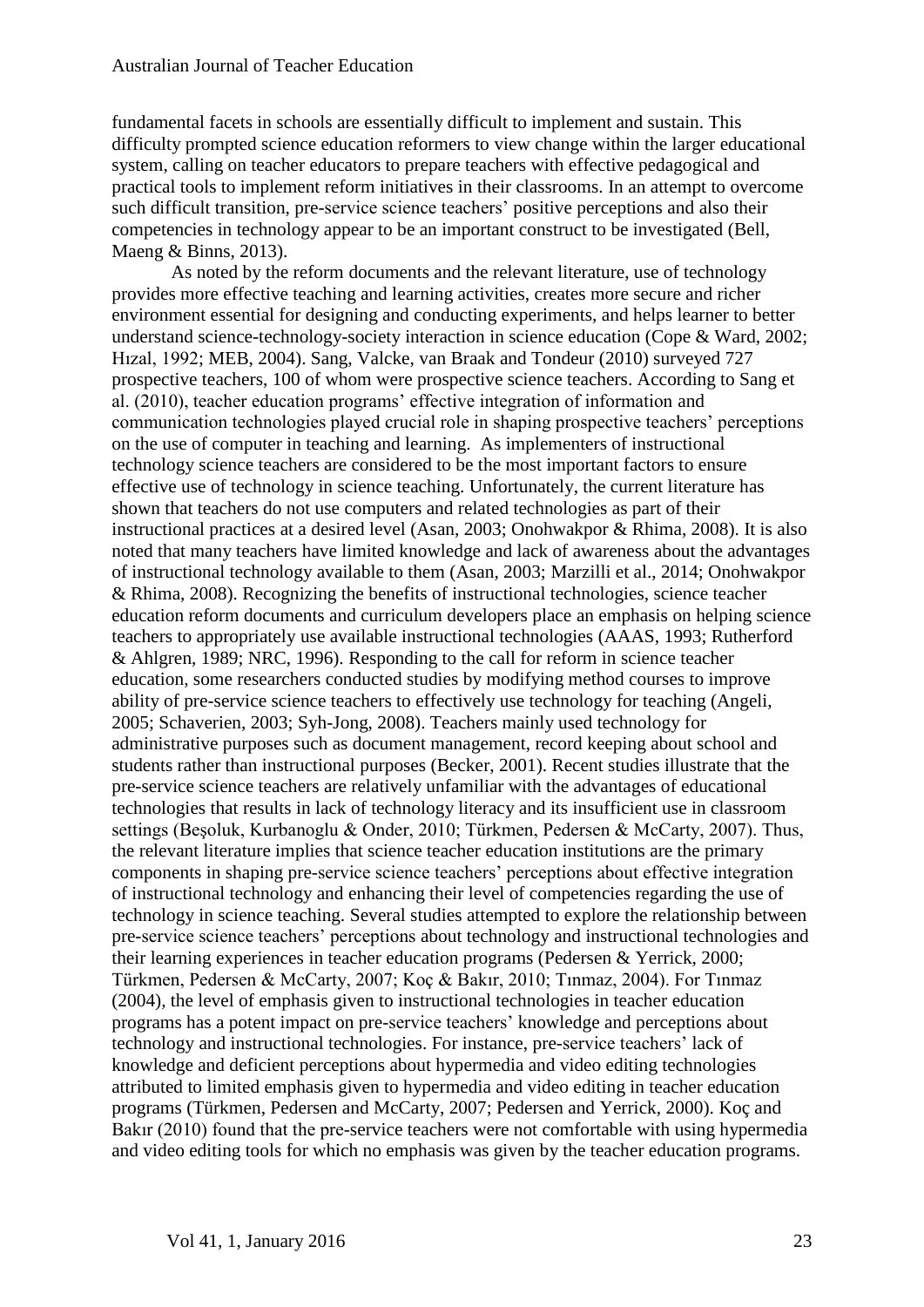## Australian Journal of Teacher Education

By focusing on Turkish pre-service teachers enrolled in different teacher education programs, Tınmaz (2004) found that the least positive perception about use of technology in education was held by pre-service science teachers compared to their counterparts. Luft et al. (2003) argue that science teachers differ from other teaching areas because of the complex nature of science teaching associated with the discipline of science (i.e., variety of tasks that science teachers have to do and large amount of preparations). The problem summarized above might be related to perception differences of Turkish pre-service science teachers determined by their learning styles, computer competency levels, possessions of a computer, and gender. Therefore this study aims to explore Turkish pre-service science teachers' perceptions on technology use for instructional purposes in terms of learning style, computer competency level, possession of a computer, and gender.

#### **Theoretical Framework: Teacher Perceptions toward Instructional Technologies**

Perception means attaching personal meanings to internal and environmental inputs received through the senses and neural impulses (Schunk, 2000) influencing individuals' motivations and tendencies essential for thoughts and actions as well (Vaughan, 2007). The perceptions of pre-service teachers are significant as they enable pre-service teachers to benefit from the instructional technologies more effectively (Çelik & Kahyaoğlu, 2007; Drenoyianni & Selwood, 1998) and integrate these technologies in their practices. However, the factors shaping teachers' perceptions toward instructional technologies and how these formed perceptions inform these teachers' integration of available technologies in their classroom practices are difficult to ascertain. Relaying on previous research a theoretical framework developed by Trigwell, Prosser and Waterhouse, (1999) to explain the link between teacher perception on teaching environment, teaching and learning, and students' learning outcomes and perceptions on teaching environment and learning, appear to be an effective tool for understanding the complex relationship between teacher perceptions toward instructional technologies and how these perceptions influence these teachers' effective integration of available technologies into their classroom practices. From perception of the pre-service science teachers on technology to quality of teaching and learning outcomes regarding science, conceptual framework (seen in Figure 1) should allow multifaceted, mobile and rich understanding of pre-service science teachers' perceptions about technology.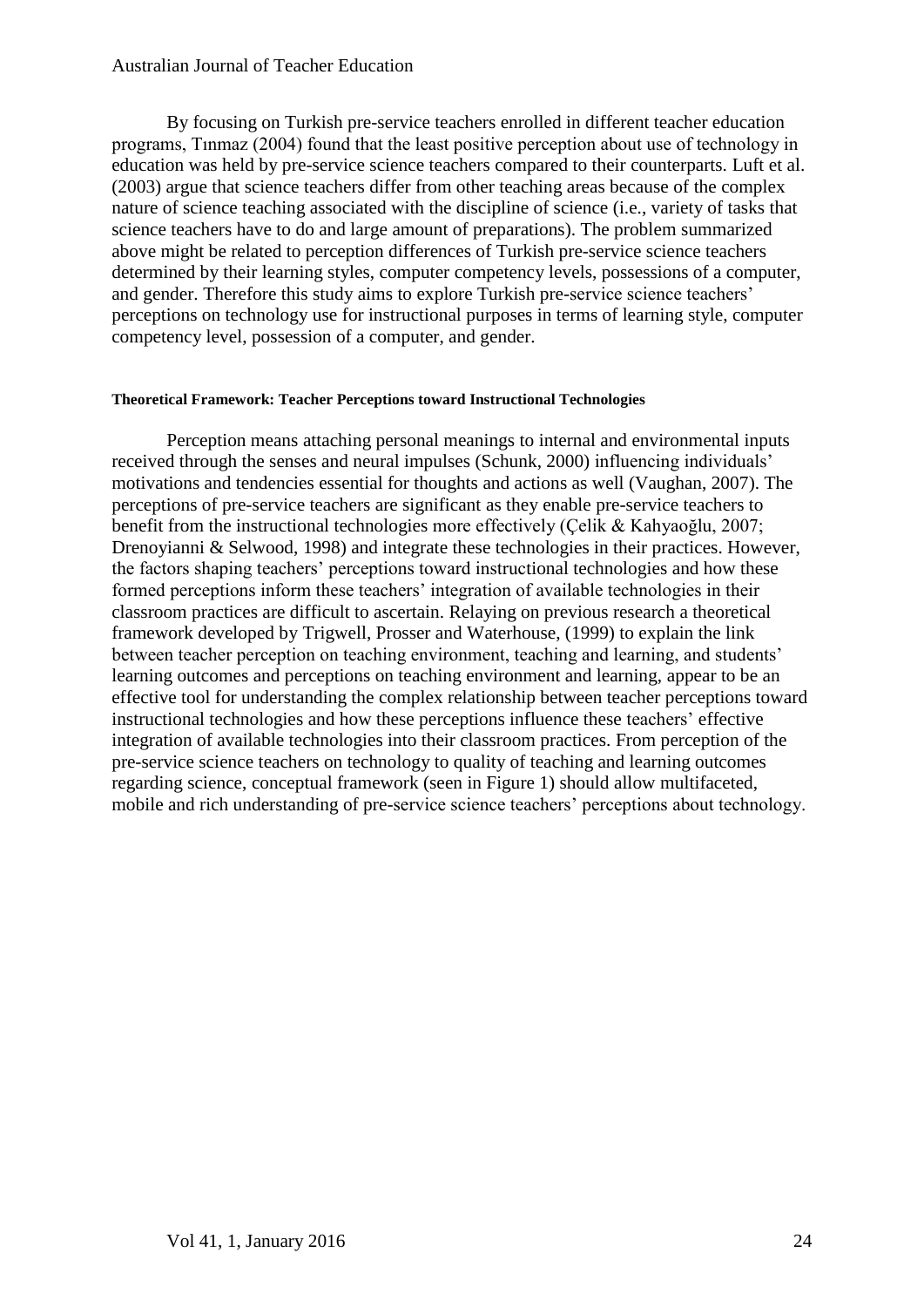

**Figure 1.Framework of the relationship between the factors that are effective on perception of the preservice science teachers on technology and quality of teaching and learning outcomes on science.**

One of the components of the conceptual framework, teachers' perception of technology in education was shown to be affected by different factors (Koksal & Yaman, 2009; Koohang, 1987; McHaney, 1998; Shaw & Marlow, 1999; Tınmaz, 2004). Among the factors studied in the literature, *learning style* (Koksal & Yaman, 2009; Shaw & Marlow, 1999)*, computer competency level* (Koohang, 1987; Koksal & Yaman, 2009), *possession of a computer* (Tınmaz, 2004*), and gender* (Koohang, 1987; Tınmaz, 2004; Shaw & Marlow, 1999) were appeared to be important on molding teachers' perceptions about instructional technology (Koksal & Yaman, 2009; Koohang, 1987; McHaney,1998; Shaw & Marlow, 1999; Tınmaz, 2004). Based on the importance of the factors on the perceptions, the conceptual framework of this study involved the factors as entering variables to explain differences in technology perceptions of prospective science teachers.

In the conceptual framework six different associated components are involved; entering variables associated with teachers' perception of technology, teachers' perception of technology, teachers' tendency to successfully integrate technology into classroom, teachers' performance on use of technology in science teaching, students' approaches to learning and perceptions of technology and quality of teaching and learning outcomes. The first component includes frequently studied four different variables associated with teachers' perception of technology; possession of a computer, learning style, gender and computer competency (Koksal & Yaman, 2009; Koohang, 1987; Shaw & Marlow, 1999; Tınmaz, 2004). Jara et al. (2015) emphasizes that having a computer at home provides advantage in being aware of current perceptions for technology and its importance in future acts. In line with this emphasis, teachers gain awareness about advantages of technology use by having a computer (Yıldırım, 2000). As another variable, learning styles of teachers might predict their training preference such as technology-supported or traditional training preferences (Buch & Bartley, 2002). At the same time Cheng (2014) stated that students who had active learning style mostly valued uselfulness of on-line virtual learning tool while students who had verbal dominated learning style found communication feature of the tool as a valuable component. Hence learning syles of students have a potential to affect their perceptions on technology. Jackson, Helms and Jackson (2008) also speculated this notion that some of the students with various learning styles might gain most from technology use and they might perceive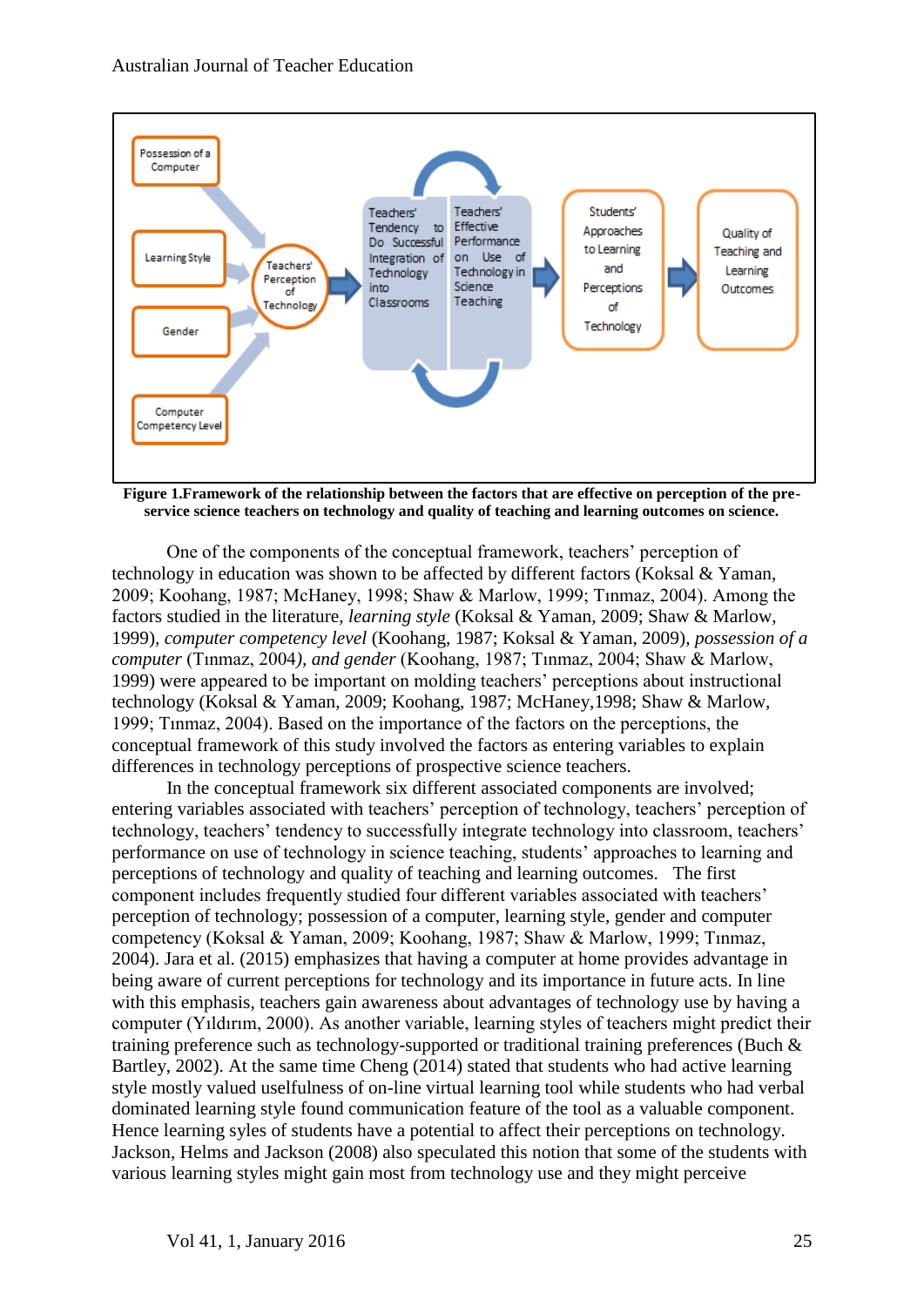technology as more positive. Gender variable is another possible factor which has an effect on teachers' perception of technology. Kubiatko, Usak, Yılmaz and Tasar (2010) found that males had significantly more positive perceptions on effectiveness of information and communication technology in science teaching. Teachers' perception of technology is also associated with perceived computer competency level, since perceived computer competency is a pre-requisite to perform successful applications on technology-based tasks and a critical element in determining what individuals are able to do with the knowledge and skills they have (Pajares & Schunk, 2001). The factors of the first component of the frame summarize background characteristics which are effective on teachers' perception of technology. Second component; teachers' perception of technology includes personal meanings given by teachers to usefulness of technology in teaching and to effectiveness of undergraduate technology course to help teaching (Tınmaz, 2004). Third and fourth components explain performance aspects of technology use in teaching. In these components, it is stated that tendency of successful integration of technology in teaching and using technology effectively in teaching are affected by teachers perception of technology. The fifth component summarizes students' approaches to learning (knowledge construction vs knowledge transfer) and perceptions of technology (Prosser, Trigwell & Taylor, 1994). In students' perceptions of technology there is a possible range from usefulness of technology in learning to uselessness of technology in learning. The final component includes consideration of quality in both teaching and learning outcomes after an effective technology supported teaching (Koksal & Yaman, 2012).

### **Learning Styles**

The construct of learning style describes individual differences related to the learner's preference for employing different phases of the learning cycle. With the effects of individuals' personal characteristics, personal experiences, and contextual factors, people develop a preferred way of choosing among the four learning modes (concrete, abstract, active and reflective) helping to determine and resolve conflicts between being concrete or abstract and between being active or [reflective](http://encyclopedia2.thefreedictionary.com/reflective) in pattern, certain and characteristic ways (Kolb & Kolb, 2005). If a learner is to be successful in any field, he or she needs four different types of abilities including Concrete Experience (CE), Reflective Observations (RO), Abstract [Conceptualization](http://www.thefreedictionary.com/conceptualization) (AC) and Active Experimentation (AE). By the means of these abilities then, the learner is able to involve her or himself fully, openly and without bias in new experiences (CE); observe and reflect on the experiences from different perspectives (RO); create concepts, ideas and thoughts that integrate her or his observations into logically certain theories (AC) and use these theories in [problem solving](http://encyclopedia2.thefreedictionary.com/Problem+solving) process and to make decisions (AE) (Kolb,1981). Based on these pre described abilities, four types of learning styles were described; the [diverging](http://www.thefreedictionary.com/Diverging) composed of CE and RO, the assimilating composed of AC and RO, the [converging](http://www.thefreedictionary.com/Converging) composed of AC and AE and the accommodating composed of CE and AE (Kolb, Boyatzis & Mainemelis, 2001). For Manochehr (2006) individual differences including learning styles are major factors to be taken into account in designing a course with the use of educational technology. Echoing this, Manochehr (2006) indicated that students who have the assimilating learning style and the converging learning style have more benefitted from technology based teaching application. Cheng (2014) focused students with different learning styles, he found that students who preferred active learning style mostly valued usefulness of an on-line virtual learning tool while students who preferred verbal dominated learning style found communication feature of the tool as a valuable component. Consequently, learning styles seems to have a potential to be effective on perceptions about educational technology as educational technologies offer learning tools that might or not be associated with individuals' learning styles.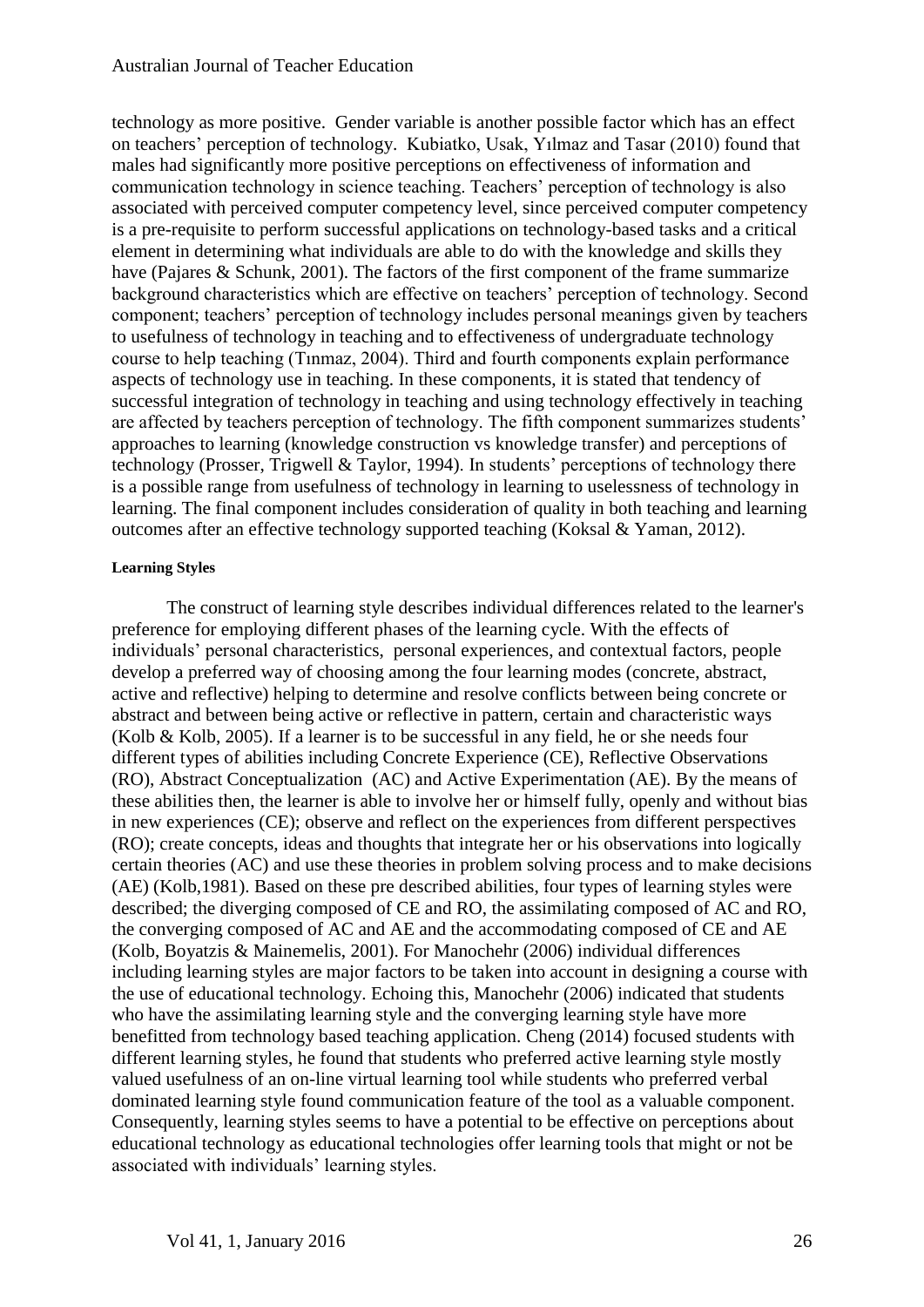#### **Perceived Computer Competency**

The second factor being crucial for perception about instructional technologies is the concept of perceived computer competency that is also known to be a kind of perceived [self](http://medical-dictionary.thefreedictionary.com/self-efficacy)[efficacy.](http://medical-dictionary.thefreedictionary.com/self-efficacy) The perceived computer competency or perceived self-efficacy on computer competency is one's beliefs about his or her capabilities to produce designated levels of performance on computer and about her or his perception related to knowledge about computers that he or she holds [\(Bandura,](http://www.thefreedictionary.com/bandura) 1994; Linnenbrick & Pintrich, 2003). These beliefs have an impact on thoughts, feelings, actions and perceptions [\(Bandura,](http://www.thefreedictionary.com/bandura) 1994; Compeau & Higgins, 1995; [Tschannen-Moran, Hoy, & Hoy, 1998\)](http://onlinelibrary.wiley.com/doi/10.1111/j.1949-8594.2003.tb18205.x/full#b18#b18). Moreover perceived computer competency has a relationship with perceptions of individuals on technology use in education (Yılmaz, Uredi & Akbaşlı, 2015). Therefore, perceived computer competency is a critical element in presenting successful performance on computer-based tasks and helps determine what individuals are able to do with the knowledge and skills they have (Pajares & Schunk, 2001).

#### **Possession of a Computer**

The third factor relates to ownership of a computer which includes possession of a computer for personal use. McHaney (1998) pointed that having a computer at home is associated with individuals' current perceptions for technology and its importance in their future acts. Ownership of a computer has an importance as its positive association with awareness of pre-service teachers about advantages of technology use (Yıldırım, 2000); therefore, it might contribute to perceptions of pre-service science teachers on technology in science teaching. In a study Yılmaz, Uredi and Akbaşlı, (2015) determined that ownership of a computer in home was associated with higher level of perceived computer competency. Hence it can be said that ownership of a computer in home is indirectly associated with perceptions of individuals on technology use in education. In this study, it is expected that having a computer for personal use will increase awareness of pre-service teachers about advantages of technology use.

#### **Gender**

Moreover, gender, as a socially constructed meaning based partially on biological differences between male and female, is the fourth factor having potential effect on the perceptions of pre-service science teachers on educational technology. McHaney (1998) shown that males had a significantly higher personal affect for technology and computers than females did. Kubiatko (2010) in his survey study has also shown similar findings that male prospective science teachers (n= 316) had more positive attitude toward information and communication technologies. Kubiatko, Usak, Yılmaz and Tasar (2010) investigated gender difference in perceptions of 770 prospective science teachers about information and communication technology use in science teaching. They found that males had significantly more positive perceptions on effectiveness of information and communication technology use in science teaching than females. Cooper (2006) explained the gender difference by citing general beliefs of public that males were more related to and interested in using computer technologies, and hence they were more competent in using computers than their counterparts. However, Pamuk and Peker (2009) called for more research as the differences in cultural backgrounds of the participants and the unique conditions of each setting and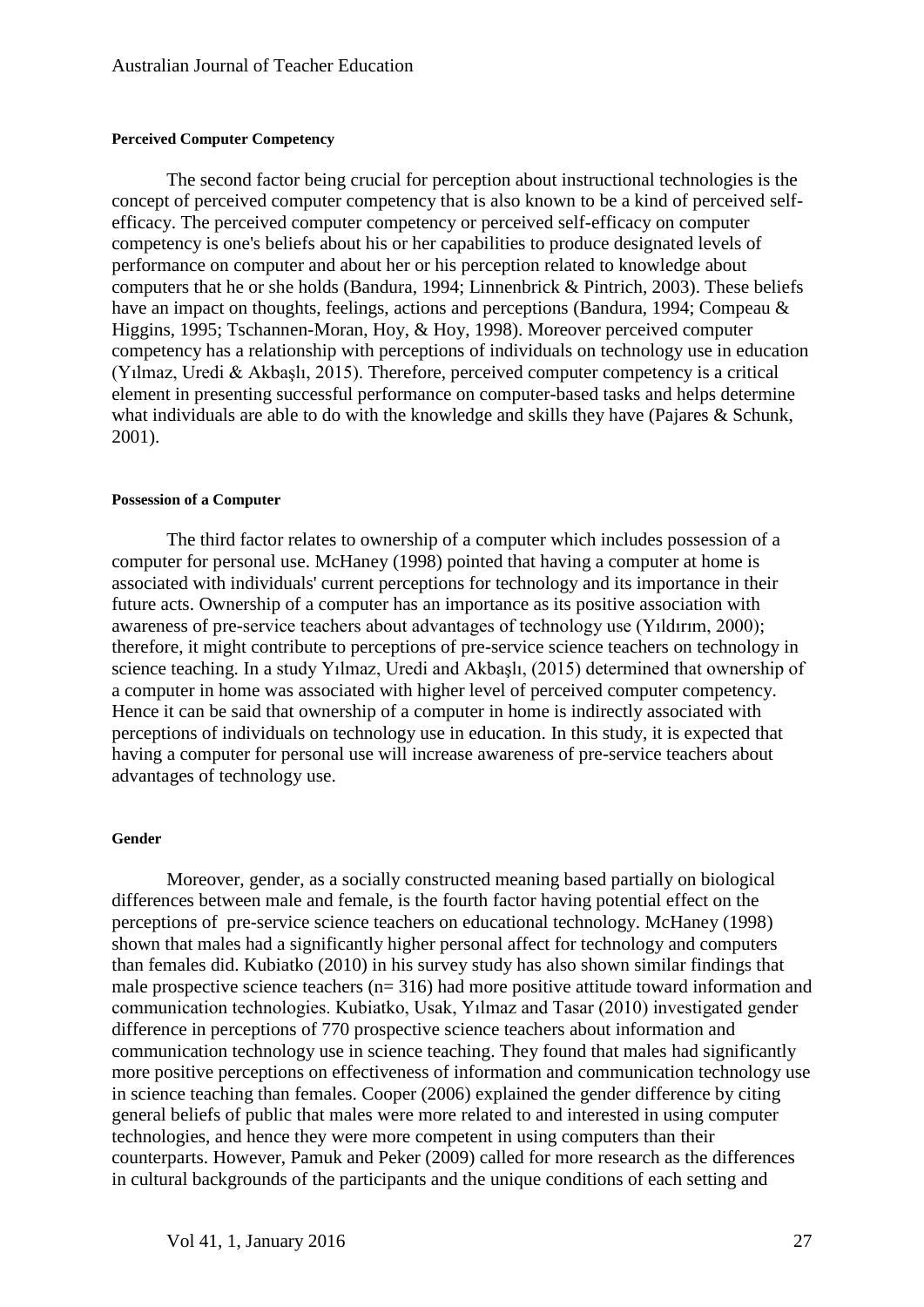country may result in different pattern regarding how male and female perceptions toward using computer technologies differ.

Ensuring successful transition and implementation of recent reform initiatives in Turkish educational system, it is evident that understanding of pre-service science teachers' perceptions about instructional technologies and their use in science classrooms are important. This study is a follow-up study of two previous studies (2009, 2012) in which the perceptions of elementary level prospective teachers on technology were examined. In contrast, this study focused on Turkish pre-service science teachers' learning styles, computer competency levels, possessions of a computer, and gender, this study aims to determine interactions among these factors shaping pre-service teachers' perceptions on educational technology.

## **Research Questions**

The main question of this study is "Is there any statistically significant difference in the perception scores of the pre-service science teachers toward educational technology in terms of gender, learning styles, computer competency level and possession of a computer?" Revolving around the main question, this research also tries to explore how these different factors and variables relate to each other and also to their interactions with prospectivescience teachers' perceptions about computers as instructional tools.

## **Method**

Quantitative research perspective was chosen to investigate the dependent variable (perception about educational technology) of this study due to the inferential nature of the study. Survey method was employed by using four instruments. Sample of the study included 264 prospective science teachers enrolled in a middle-scale university in Turkey. Nonrandomized selection of the participants is a limitation for generalizing the results of this research, however all prospective teachers have been taking the same program determined by Turkish Higher Education Council (HEC). In Turkey, higher education system is governed by Higher Education Council; all of the universities are responsible to the HEC for their arrangements about educational, financial and administrative acts. Moreover, science teacher education programs are also governed by the HEC and only one curriculum for all science education programs has been developed by the HEC to educate future science teachers. Science teacher education programs are four-year undergraduate programs which are carried out in education faculties. In the program, there are content, and pedagogical courses on teaching and learning as well as special interest courses offered to teacher science teacher candidates. In many Turkish universities some programs have alternative programs offering evening schedule for students. While the normal programs are carried out during the day time from 8:30 am to 5:00 pm, the evening programs using the same curriculum with normal schedule take part in between 5:00 pm and 11:00 pm. The participants of the study consisted of 98 male (37.1%) and 166 female (62.9%) prospective science teachers. Descriptive values of the participants are presented in Table 1.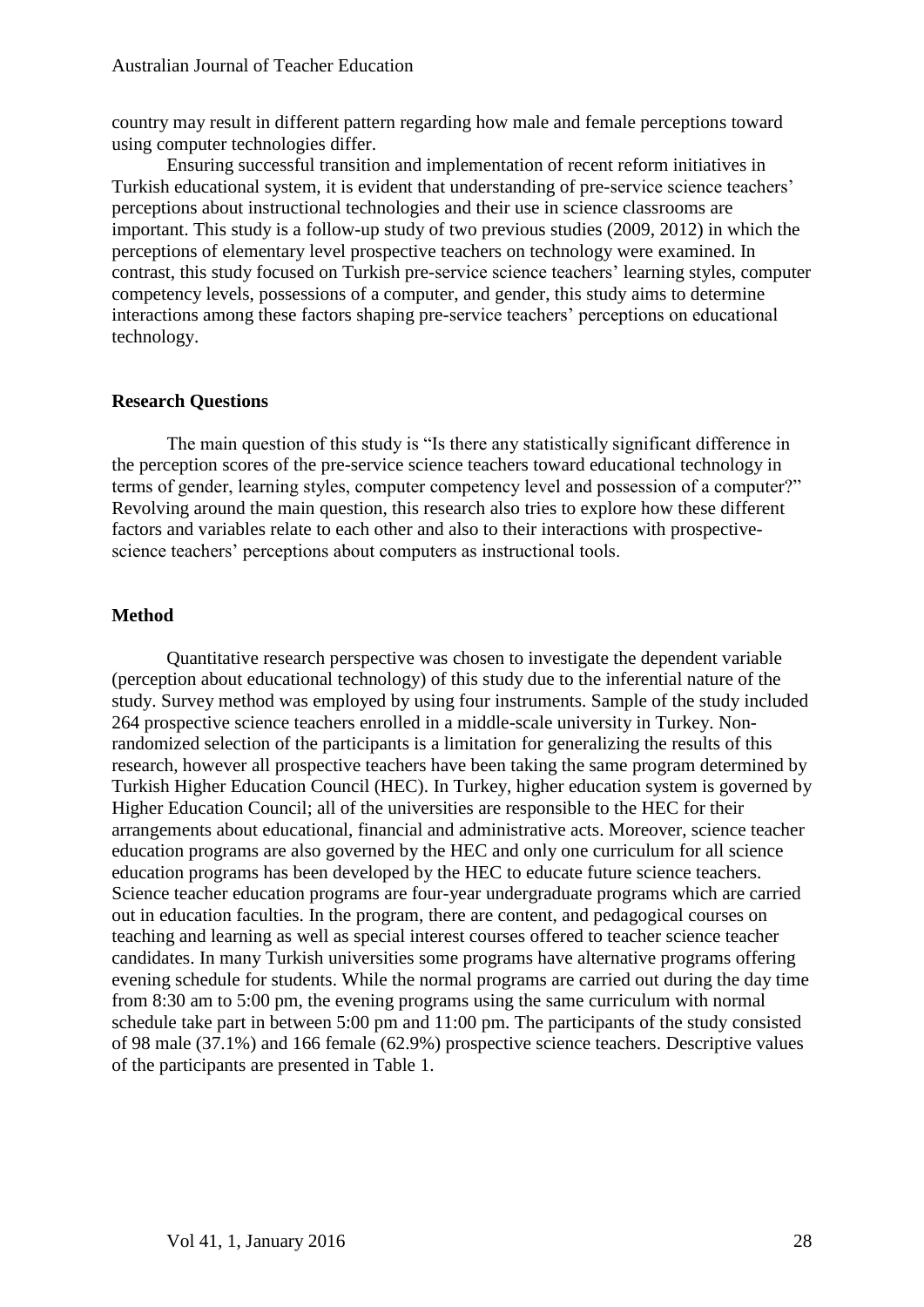| <b>Variables</b>                                                   | <b>Categories</b>      |     | $\frac{6}{9}$ |  |  |  |
|--------------------------------------------------------------------|------------------------|-----|---------------|--|--|--|
| Type of Program (2 Missing)                                        | Daytime Program        | 164 | 62.1          |  |  |  |
|                                                                    | <b>Evening Program</b> | 98  | 37.1          |  |  |  |
| Years in School (1 Missing)                                        | Freshman               | 67  | 25.4          |  |  |  |
|                                                                    | Sophomore              | 72  | 27.3          |  |  |  |
|                                                                    | Junior                 | 90  | 34.1          |  |  |  |
|                                                                    | Senior                 | 34  | 12.9          |  |  |  |
| Table 1. Descriptive values about the prospective science teachers |                        |     |               |  |  |  |

As seen in the Table 1, majority of the pre-service science teachers (n=164) were enrolled in normal schedule science teacher education program. It is also evident through Table 1 that the most of the prospective teachers participating in this study  $(n=90)$  was at the junior level students.

## **Instruments**

Four instruments were used to collect data namely, personal information sheet, Kolb's learning style inventory (Kolb, 1985), computer competency scale and technology perception scale. Personal information sheet included gender, years at university, schedule type of the program.

For the data collection on learning styles, "Kolb's Learning Style Inventory" established on four fundamental quadrants including accommodative, divergent, assimilative and convergent, was used. Kolb developed the instrument to determine individual learning preferences of individuals in 1985 and he found reliability values ranging from .73-.88. This inventory was adapted to Turkish and its validity and reliability was re-evaluated by Aşkar and Akkoyunlu (1993). There were different versions of the instrument, but Aşkar and Akkoyunlu (1993)'s adaptation was used in this study for its practical benefits and making comparison with a certain group from the same culture if it was required. Aşkar and Koyunlu's sample included 103 prospective teachers; 38% majoring in science and mathematics education, 52% in social sciences. This inventory has 48 items with four subscales (accommodative, divergent, assimilative and convergent). Therefore, each style has 12 items. The time allowed to respond these items is 10 minutes. For the learning styles, scores range from 12 to 48. The total score for the entire inventory is 192. Aşkar and Akkoyunlu found that the reliability values of the factors were from 0.58 to 0.77. Eyyam, Meneviş and Dogruer (2011) also studied reliability of this instrument's Turkish version and they found the reliability values between .59-.72.One example for the items of the inventory is presented below;

When I learn, I learn by ......feeling ......watching

......thinking

......doing

To explore prospective teachers' perception about technology the Technology Perception Scale was employed. This instrument was developed by Tınmaz (2004) and has a five-point scale (Likert type) (5 point=Certainly Agree, 1 point= Certainly Disagree) with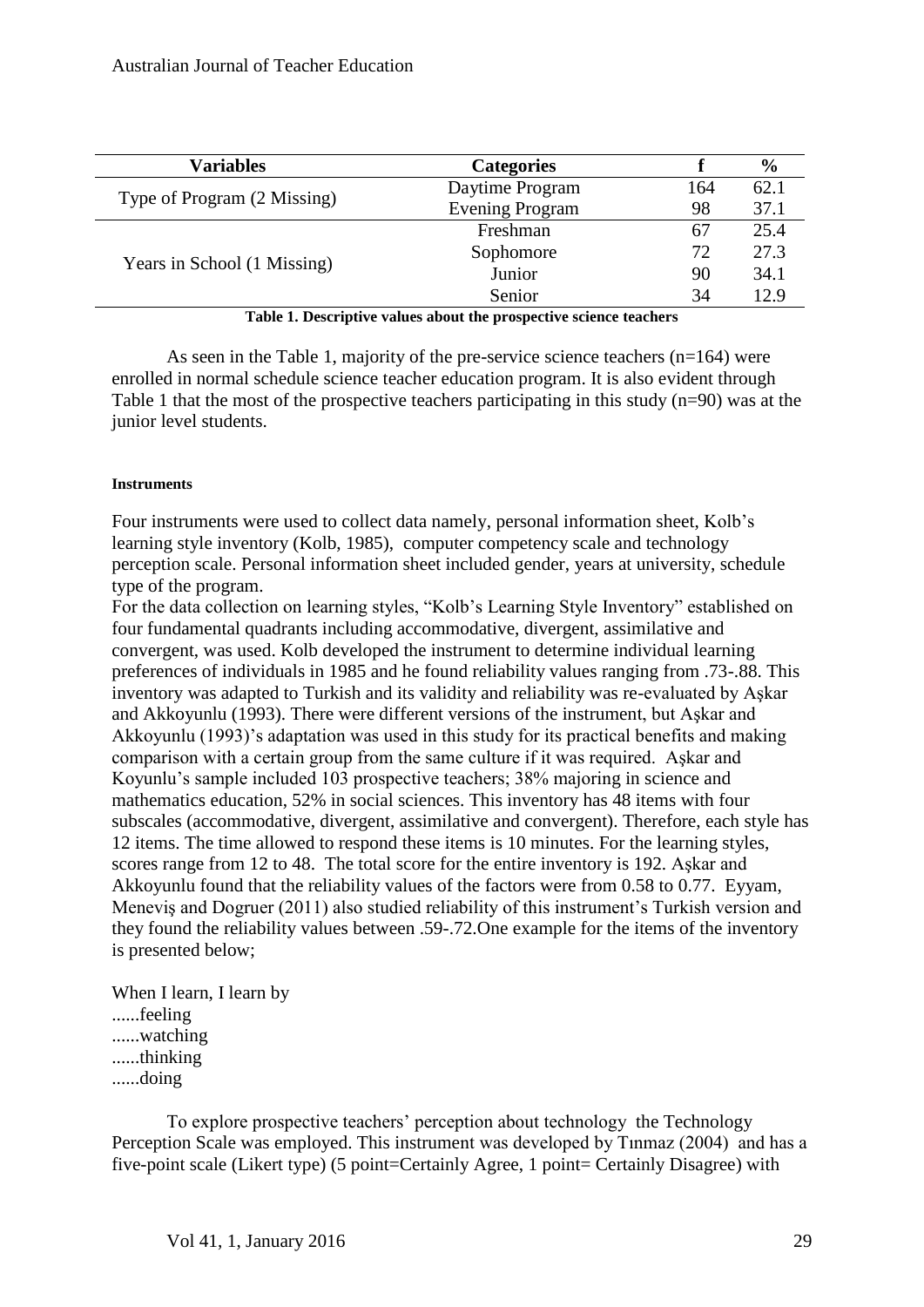two factors; "belief of the positive effect of technology in education" (factor 1), "effects of undergraduate program" (factor 2). Two examples of the items for each factor in the instrument are "Use of technology in education increases achievement of students" and "The computer courses I have taken during my undergraduate education contribute to quality of my teaching". The values of the Cronbach Alpha of these factors were determined as .89 for factor 1 and .81 for factor 2. The instrument has 28 items (16 items for factor 1 and 12 items for factor 2).

Computer Competency Scale was also developed by Tınmaz (2004) and used to determine the computer competency level of Turkish prospective teachers including science, elementary, early childhood, Turkish physical education, music, and social studies teachers as well. This scale has only one factor (Computer Competency). The Cronbach Alpha coefficient of scale was calculated as .87 denoting an acceptable reliability. This scale has 10 items regarding general computer competencies on Operating System, Word Processor, Internet, E-mail, Spreadsheets and such and it is a three-point competency scale including choices Not Competent (1 point), Intermediate (2 point) and Competent (3 point). Confirmatory factor analysis procedures including "Principle Axis Factoring" and "Promax rotation with Kaiser Normalization" and internal consistency analysis were applied to the scores of the current study on the "Technology Perception Scale" and "Computer Competency Scale" in order to satisfy reliability and validity of these instruments. We decided to use principle axis factoring for confirmatory factor analysis as similar studies with large sample benefitted from this technique (Beghetto, 2009; Fletcher, Walls, Eanes & Troutman, 2010). Confirmatory factor analysis is a data reduction technique and it is used to build a model to explain the empirical data by focusing relatively few parameters or by considering pre-determined theoretical factor structure or known theoretical frame (Jöreskog & Sörbom, 1993). To provide reliability and validity evidence on the data of the current study, internal consistency and factor analysis results of Tınmaz's study and the current study have been compared.

It was seen that internal consistency values and validity evidence are in acceptable ranges (Tınmaz, 2004). The comparisons with Tınmaz's findings were evidenced an increase in validity of the study by using a norm reference point using the same instrument in the same cultural context.

#### **Data Analysis**

In this study, one dependent variable (perception about technology in education) and four independent variables (Learning style, computer competency level, possession of a computer and gender) were included. To analyze perception scores of the participants in terms of the four independent variables, four-way ANOVA (Analysis of Variance) was applied to the data by setting 0.05 as alpha level. Since 0.05 value in standard normal distribution approximately corresponds to twice the standard deviation so exceeding this value makes difference in probability of finding such a distribution and decision is "significant difference" (Fisher, 1926, p.506).

## **Findings**

The descriptive findings of the study on the independent variables illustrated that majority of the participants have a computer and they mostly feel moderately efficient to use computers. As the other finding, majority of the participants have convergent learning style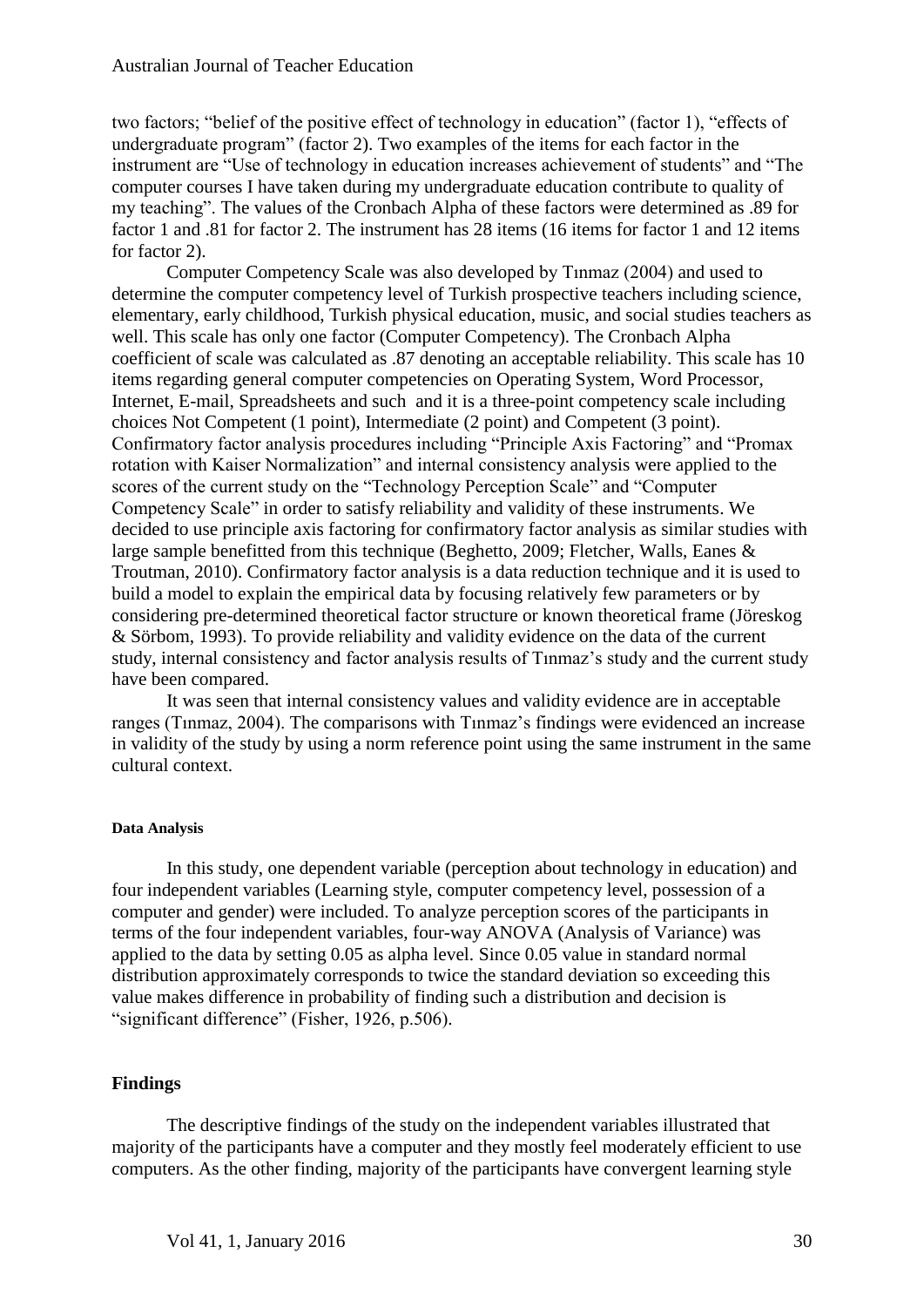while small percent of them have accommodative learning style. Detailed descriptive values on the independent variables are presented in Table 2.

| <b>Variables</b>                | <b>Categories</b> | f   | $\frac{6}{9}$ | <b>Mean of</b><br><b>Perception</b><br><b>Scores</b> | <b>Standard Error</b><br>of Perception<br><b>Scores</b> |
|---------------------------------|-------------------|-----|---------------|------------------------------------------------------|---------------------------------------------------------|
|                                 | Female            | 166 | 62.9          | 4.18                                                 | .06                                                     |
| Gender                          | Male              | 98  | 37.1          | 4.42                                                 | .07                                                     |
| Possession of a                 | Yes               | 148 | 56.1          | 4.21                                                 | .06                                                     |
| computer $(2)$<br>Missing)      | N <sub>0</sub>    | 114 | 43.2          | 4.33                                                 | .06                                                     |
| Computer<br>competency level    | Weak              | 11  | 4.2           | 4.17                                                 | .14                                                     |
|                                 | Intermediate      | 185 | 70.1          | 4.31                                                 | .06                                                     |
|                                 | Good              | 68  | 25.8          | 4.32                                                 | .08                                                     |
|                                 | Assimilative      | 81  | 30.7          | 4.23                                                 | .07                                                     |
| Learning style (10)<br>Missing) | Divergent         | 51  | 19.3          | 4.28                                                 | .09                                                     |
|                                 | Convergent        | 110 | 41.7          | 4.24                                                 | .08                                                     |
|                                 | Accommodative     | 12  | 4.5           | 4.26                                                 | .14                                                     |

**Table 2. Descriptive values on the independent variables of the study**

Descriptive findings on the dependent variable (perception about technology) shown that pre-service science teachers' perceptions about use of technology in education (N=264, M=4.23, SD=.44) were generally positive. To investigate whether the perception of the participants differs in terms of the independent variables, four-way ANOVA was run after the normality, independence of the observations, continuity of the dependent variable were checked.

Before the ANOVA, Levene Test result was checked and it was found that the assumption on homogeneity of error variances was violated (F=1.49, df<sub>1</sub>=42, df<sub>2</sub>=221, *p*= .036). Hence, use of appropriate post-hoc comparison way (Dunnet C) was anticipated. The findings of the ANOVA shown that there was a statistically significant difference between the female and male participants in favor of males  $(M_{male}=4.42, M_{female}=4.18, Partial Eta)$ Squared=  $0.06$ ,  $p < .05$ ). Practical importance of the result was at the level of medium effect (Green & Salkind, 2008) and observed power of the analysis showed that probability of rejecting a false hypothesis was 96%. In addition to the main effect for gender, there was also a statistically significant interaction effect between gender and computer competency level (Partial Eta Squred=  $0.06$ , p<.05). Practical importance of this result was at the level of medium effect (Green & Salkind, 2008) and observed power of the analysis showed that probability of rejecting a false hypothesis was 92%. But, there were no statistically significant differences in terms of other independent variables and their interactions. Fourway ANOVA results are illustrated in table 3.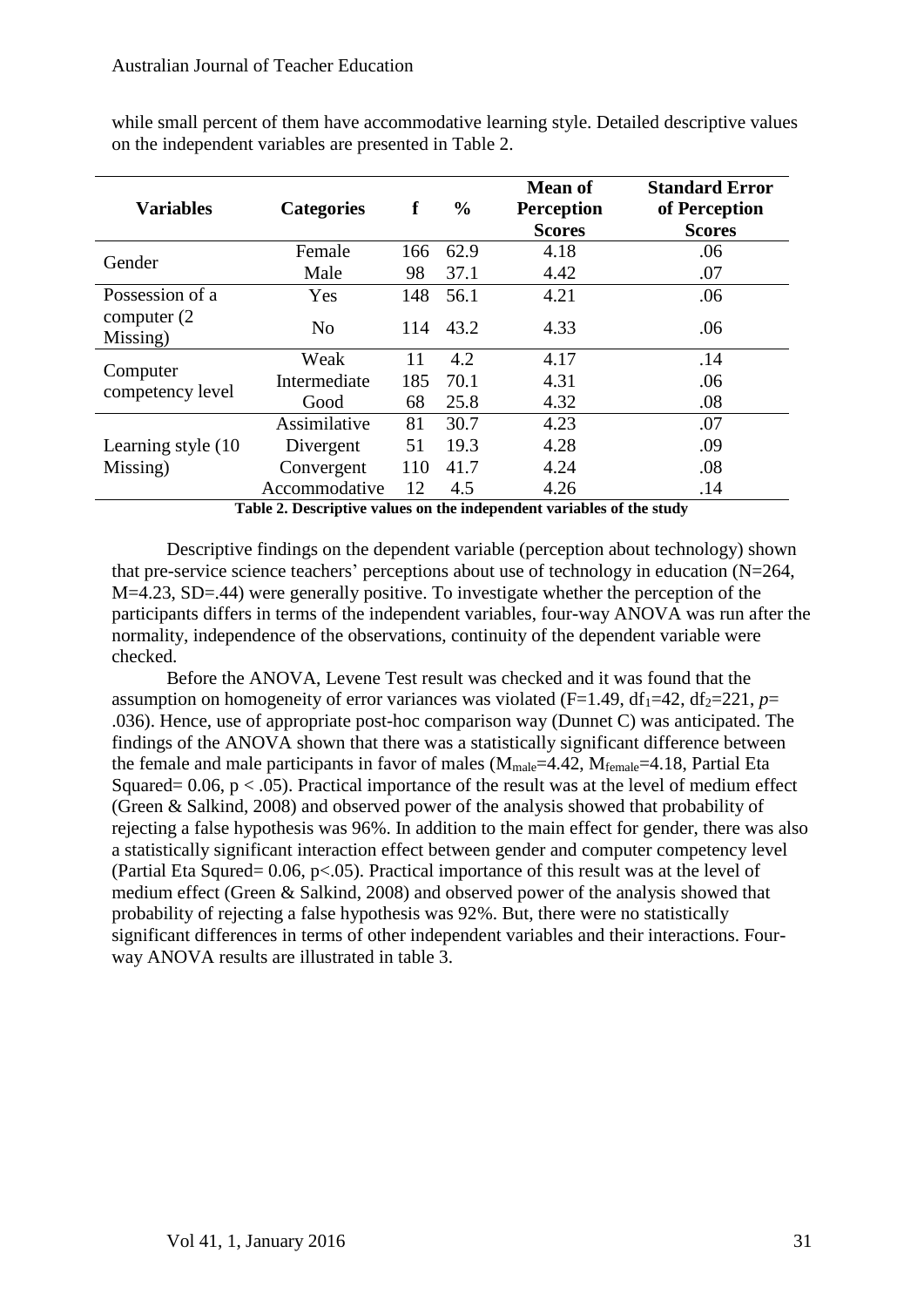| <b>Source of Variance</b><br>$(N=264)$ | Sum of<br><b>Squares</b> | df             | <b>Mean</b><br><b>Square</b> | $\mathbf F$ | $\mathbf{p}$ | <b>Partial</b><br>Eta<br><b>Squared</b> | <b>Observed</b><br><b>Power</b> |
|----------------------------------------|--------------------------|----------------|------------------------------|-------------|--------------|-----------------------------------------|---------------------------------|
| Gender $(G)$                           | 2.80                     | 1              | 2.80                         | 14.45       | $.00*$       | $.06*$                                  | $.96*$                          |
| Possession of a<br>computer (POC)      | .50                      | $\overline{2}$ | .25                          | 1.30        | .28          | .01                                     | .28                             |
| Learning Style (LS)                    | 1.76                     | $\overline{4}$ | .44                          | 2.28        | .06          | .04                                     | .66                             |
| Computer                               |                          |                |                              |             |              |                                         |                                 |
| Competency Level                       | .30                      | $\overline{2}$ | .15                          | .77         | .46          | .01                                     | .18                             |
| (CCL)                                  |                          |                |                              |             |              |                                         |                                 |
| G*CCL                                  | 2.66                     | $\overline{2}$ | 1.33                         | 6.86        | $.00*$       | $.06*$                                  | $.92*$                          |
| G*POC                                  | .00                      | $\mathbf{1}$   | .00                          | .00         | .99          | .00                                     | .05                             |
| $G^*LS$                                | .56                      | 4              | .14                          | .73         | .58          | .01                                     | .23                             |
| POC*LS                                 | .02                      | 4              | .00                          | .03         | .99          | .00                                     | .05                             |
| POC*CCL                                | .17                      | $\overline{2}$ | .08                          | .44         | .65          | .00                                     | .12                             |
| $LS*CCL$                               | .71                      | 6              | .12                          | .61         | .72          | .02                                     | .24                             |
| G*POC*LS                               | .48                      | $\overline{4}$ | .12                          | .61         | .65          | .01                                     | .20                             |
| G*POC*CCL                              | .09                      | $\overline{2}$ | .04                          | .24         | .80          | .00                                     | .08                             |
| POC*LS*CCL                             | .48                      | 3              | .15                          | .82         | .49          | .01                                     | .23                             |
| G*LS*CCL                               | .29                      | 3              | .10                          | .50         | .68          | .01                                     | .15                             |
| G*LS*CCL*POC                           | .14                      | $\mathbf{1}$   | .14                          | .72         | .39          | .00                                     | .14                             |
| Error                                  | 42.88                    | 221            | .19                          |             |              |                                         |                                 |
| Total                                  | 4776.47                  | 264            |                              |             |              |                                         |                                 |

Table 3. Four-way ANOVA results (Note: "\*" means difference is significant at the level of 0.05.)

For investigating the interaction effect, follow-up independent t-tests for gender in each level of computer competency and one-way ANOVAs for computer competency levels for each gender were run by adjusting alpha level with Bonferroni adjustment (alpha=.01). Table 3 illustrated that gender had a significant effect on perception about technology  $(F=14.45; p < .01)$ . Based on Table 3 male participants had more positive perceptions toward technology compare to their counterparts. Additionally, analysis showed that participants' possession of a computer, learning styles and computer skills had no effect on dependent variable  $(p > .05)$ . Based on the interactions among the independent variables, gender and computer competency level significantly affected the perceptions toward technology  $(F=6.86; p < .01)$ , however the interactions between gender and possession of a computer, gender and learning style, possession of a computer and learning style, possession of a computer and computer competency level, learning style and computer competency level, illustrated no significant relations ( $p > .05$ ). The results on the follow-up t-tests are presented in Table 4.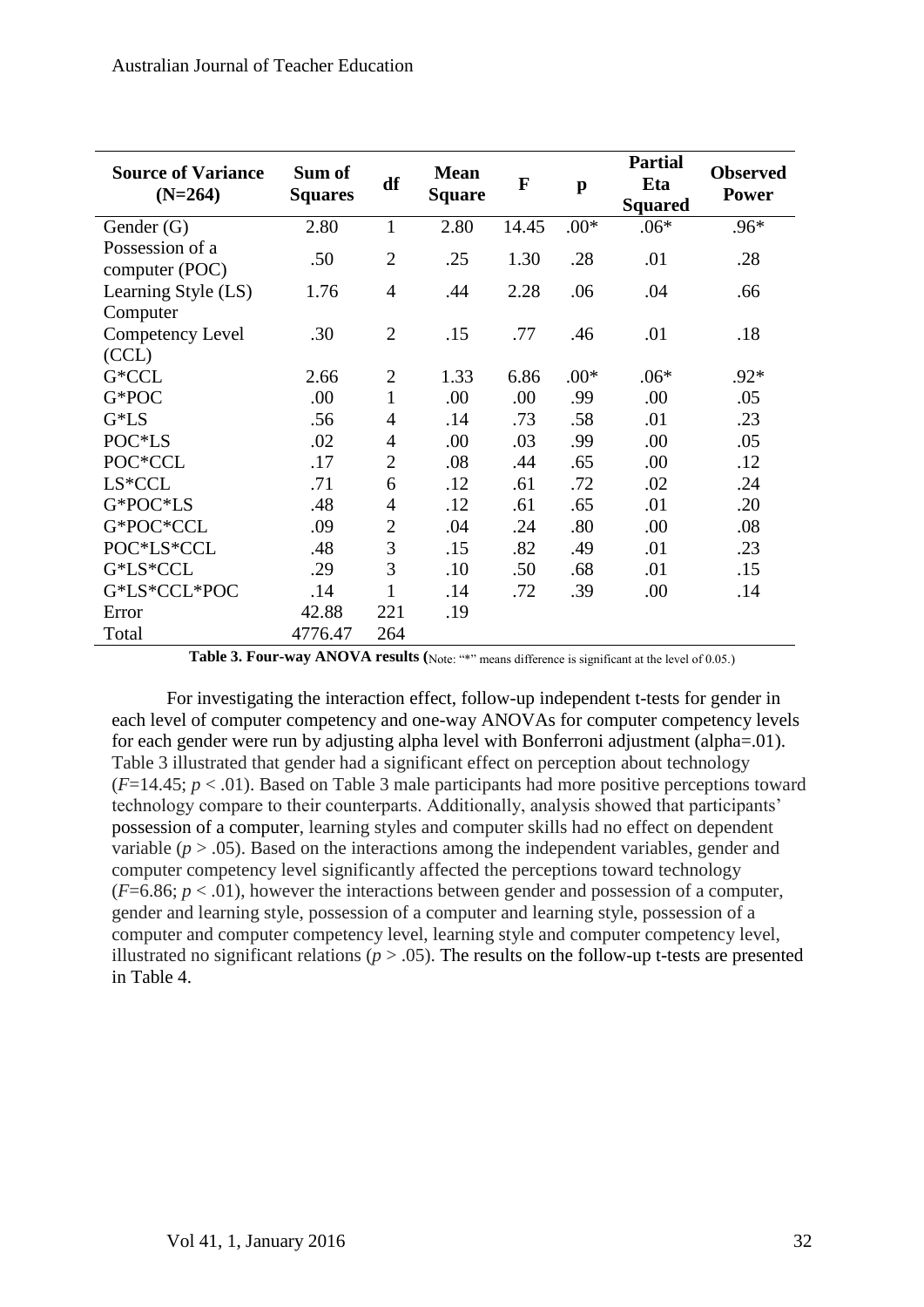| <b>Level of Computer</b><br>Competency | Groups | N              | <b>Mean</b> | <b>SD</b> | df  |       |          |
|----------------------------------------|--------|----------------|-------------|-----------|-----|-------|----------|
| Weak                                   | Female |                | 3.75        | .39       | 9   | 5.157 | $.001**$ |
|                                        | Male   | $\overline{4}$ | 4.83        | .19       |     |       |          |
| Intermediate                           | Female | 121            | 4.22        | .47       | 183 | 1.10  | .28      |
|                                        | Male   | 64             | 4.30        | .40       |     |       |          |
| Good                                   | Female | 38             | 4.18        | .40       | 66  | .58   | .57      |
|                                        | Male   | 30             | 4.23        | .36       |     |       |          |

**Table 4. The results on the follow-up t-tests for the interaction effect between gender and computer competency level (N=264)** (Note: "\*\*" means difference is significant at the level of 0.01.)

As seen in Table 4, the female participants who felt themselves as weak competent users of computer had significantly lower perception about use of technology in education than the male participants who felt themselves as weak competent computer users. Subsequently, there is a statistically significant difference in technology perceptions of males and females with weak computer competency perception in favor of males. At the level of weak competence, pre-service science teachers showed a significant difference based on gender. However, the number of the participants in the weak competency group was not sufficient to see difference by using only parametric t-test; hence non-parametric Mann Whitney U test was also conducted. The results of the Mann Whitney U test supported that there was a statistically significant difference between females and males at the group of weak computer competency level (Mann Whitney U=.000, Z=2.67, *p*=0.006). As another side of the interaction, competency level differences across gender was investigated by one-way ANOVAs, the results on the follow-up ANOVAs are presented in Table 5.

| <b>Gender</b> | <b>Source of Variance</b><br>$(N=264)$ | Sum of<br><b>Squares</b> | Df             | <b>Mean</b><br><b>Square</b> | F            | p    | <b>Partial</b><br>Eta<br><b>Squared</b> |
|---------------|----------------------------------------|--------------------------|----------------|------------------------------|--------------|------|-----------------------------------------|
| Male          | Level of Computer<br>Competency        | 1.31                     | $\overline{2}$ | .66                          |              | .014 | .09                                     |
|               | Error                                  | 13.88                    | 95             | .15                          | 4.50         |      |                                         |
|               | Total                                  | 1825.83                  | 98             |                              |              |      |                                         |
| Female        | Level of Computer<br>Competency        | 1.45                     | $\overline{2}$ | .73                          | .033<br>3.47 |      |                                         |
|               | Error                                  | 33.97                    | 163            | .21                          |              |      | .04                                     |
|               | Total                                  | 2950.64                  | 166            |                              |              |      |                                         |

**Table 5. The results on the follow-up ANOVAs for the interaction effect between gender and computer competency level** (Note: All comparisons were made at the level of 0.01 after Bonferroni adjustment.)

As seen in Table 5, there was no statistically significant difference between the male participants who were at different level of computer competency. Also, there was no statistically significant difference between the female participants who were at different levels of computer competency.

In summary, the analyses showed that there was one main effect for gender and one interaction effect for gender and computer competency. The main effect pointed out that the male pre-service science teachers had more positive perceptions about instructional technology than the female pre-service science teachers did. Furthermore, the interaction effect pointed out that the male pre-service science teachers who were weak in computer competency had more positive perceptions about instructional technology than the female pre-service science teachers who were weak in computer competency.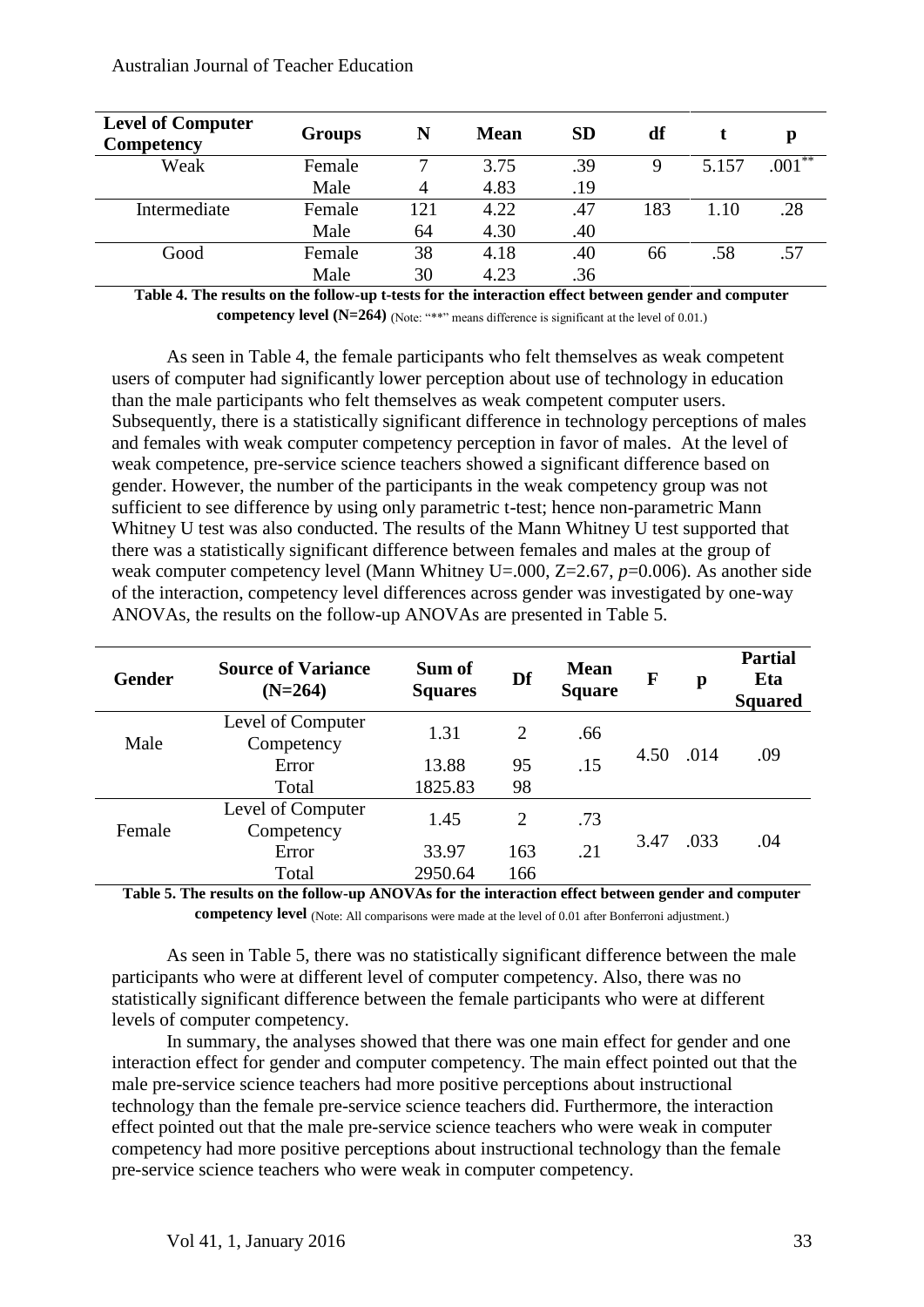## **Discussion and Suggestions**

Based on the results of this study, it is evident that the perception of Turkish preservice science teachers participated in this study about educational technology is positive in general. This result is in congruence with Tınmaz (2004)'s study, which also found that Turkish pre-service science teachers in his sample held positive perception about benefits of using technology in education. These results might be related to structure of elementary science teacher education in Turkey as elementary level science teacher education involves two content components including science and technology. Therefore, pre-service science teachers take both technology and science courses in their undergraduate years and know that their teaching should be based both on science and technology. Abitt and Klett (2007) also pointed out the same argument. They studied the effects of technology courses on pre-service teachers' perception about usefulness of computer technology and concluded that such technology classes offered by the teacher education programs significantly enhanced preservice teachers' perceptions of computer technology.

Another finding of this study; possession of a computer, might be a factor to explain the positive perception of the pre-service teachers participated in this research. Having a computer might also contribute to awareness of the participants regarding possible benefits of technology as the results of this study illustrated that majority of the pre-service science teachers participating in the study had a computer. Similar to the result of this study, Deniz (2007, p.121) found that 62% of Turkish pre-service teachers in her sample owned a personal computer. As an explanation of the positive perception, possession of a computer might increase positive perception about technology in education. Considering the latest F@TIH reform initiative, Turkish teachers are needed to use smart boards and tablets to teach their subject matters. The awareness towards the overall benefits of computer technology can be promoted if a person owns and uses a personal computer. It is evident that owning a computer will not be enough for teachers to implement F@TIH reform incentives (Çelik, Çelen ve Seferoğlu, 2011). In parallel, Kurt (2014) stated that teachers often fail to integrate technology into the instruction in spite of existent appropriate and technology in schools. In improving conditions for F@TIH reform project, teachers' willingness and level of technology competency should be taken into account in preparing training programs and new technology teams for overcoming technical and planning problems of teachers should be given task in schools (Banoglu, Madenoglu, Uysal & Dede, 2014). In addition teachers themselves need to be familiar with wired tablet and smart board combination in order to provide most effective learning experiences for their students.

Additionally, this study illustrated that Turkish prospective teachers' perception about technology in education was different across gender. Males appeared to have more positive perception about instructional technology than females were. The literature also presented the similar results. According to the results of Tınmaz (2004)'s study on similar sample of prospective Turkish teachers, there was a significant effect of gender on technology perception scores of prospective teachers and 1% of the variance in technology perception score was accounted by gender. The difference was in favor of males. Again in Turkey, Pamuk and Peker (2009) studied gender difference toward computer efficacy and they found that male prospective science and mathematics teachers had more positive perception about computer use than female counterparts. This finding contributes to the result of this study that liking computers does also differ between males and females in favour of males, so indirect effect of liking computers might also have contributed to the gender difference found in this study. Parallel results were also seen in international context. For instance; Chang et al. (2014) found that males had a significantly higher personal affect for internet and computers than females did. This result might be related to difference in previous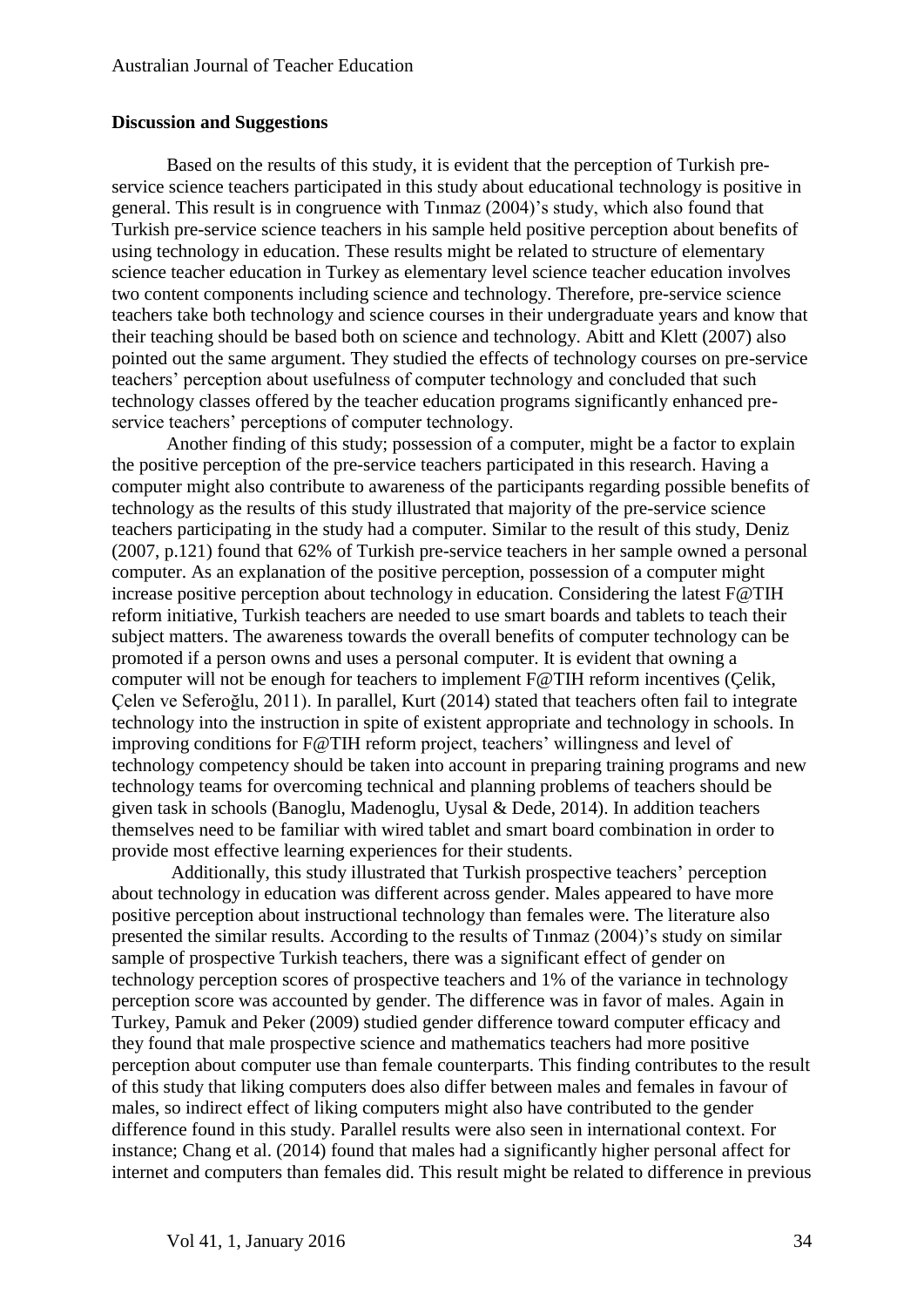## Australian Journal of Teacher Education

experiences regarding to time for daily use of technology and motivational situations of females and males in being active in technology related tasks. Since males spent more time on using computers and they are using technology frequently (Imhof, Vollmeyer & Beierlein, 2007; Kubiatko, 2010). Also their interest in using technology is higher than female's interest (Cooper, 2006). In a study, Imhof, Vollmeyer and Beierlein (2007) compared female and male undergraduate students in terms of amount of time given to technology applications and quality of products produced by using computers. They found that males spent more time on technology use while they conducted their learning task and made more qualified products by computers than their counterparts did. As another study on gender factor, Kubiatko (2010)'s study showed similar findings that male prospective science teachers (n= 316) held more positive affect toward information and communication technologies. Kubiatko, Usak, Yılmaz and Tasar (2010) investigated gender difference in perceptions of prospective science teachers about information and communication technology use in science teaching. They found that males had significantly more positive affect on effectiveness of information and communication technology use in science teaching than females did. Sølvberg (2002) focused on time for daily use of technology and the author stated that males used computers more frequently than their counterparts in schools. Another research trying to explain the gender difference conducted by Cooper (2006) illustrated that males were more related to computers and interested in using computer technologies and hence they were more competent in using computers than females. By focusing technology based application in a science classroom, Kennedy-Clark (2011) studied on perception of pre-service teachers' perspectives on scenario–based virtual worlds in science education and the author found that female pre-service teachers had less positive perception on using virtual worlds in their classrooms. The author stated that perception difference in its study might be related to the difference in purposeful use of virtual games by males and use of virtual games by females to pass time. The difference in purpose of technology use might also be factor explaining perception difference of males and females in this study. In parallel to the finding of this study, Plumm (2008) also explained technology as an agent to increase gender-bias in classrooms and she wrote that the biases were simply converted into a new form in her review study on gender-bias in education.

When we looked at the interaction result, it was evident that gender difference in perception toward instructional technology in Turkey was still in favor of males even if this study only focused on the participants who felt about themselves as weak competent computer user. The result might be explained by females' lower interest in and knowledge on technology, lower self-efficacy to use computer technology and lower perception about teaching technology (Bauer, 2000; Incantalupo, Treagust & Koul, 2014). In his study, Bauer (2000) asked 45 female pre-service teachers about how they compared themselves to males in relation to computer technology. The author stated that the female participants thought males knew more about computers and felt more enthusiasm. At the same time, similar to the female participants of this study, the participants of Bauer (2000) felt medium competence to use technology in education.

Another finding of this study was the non-significant results on learning styles, this finding was also in line with the results of previous studies (Koksal & Yaman, 2009). These findings might be explained by wide variety in purposes of technology use in education, the technology provides wide variety of learning tools to study for pre-service teachers having different learning styles. There are different fields of technology use in education with examples including as on-line lectures, simulations, and calculators. These ways support each learning style by providing appropriate learning content, context and tools. Therefore, technology in education provides opportunities for every learning style; this might contribute to non-significance in difference among perception towards technology in education.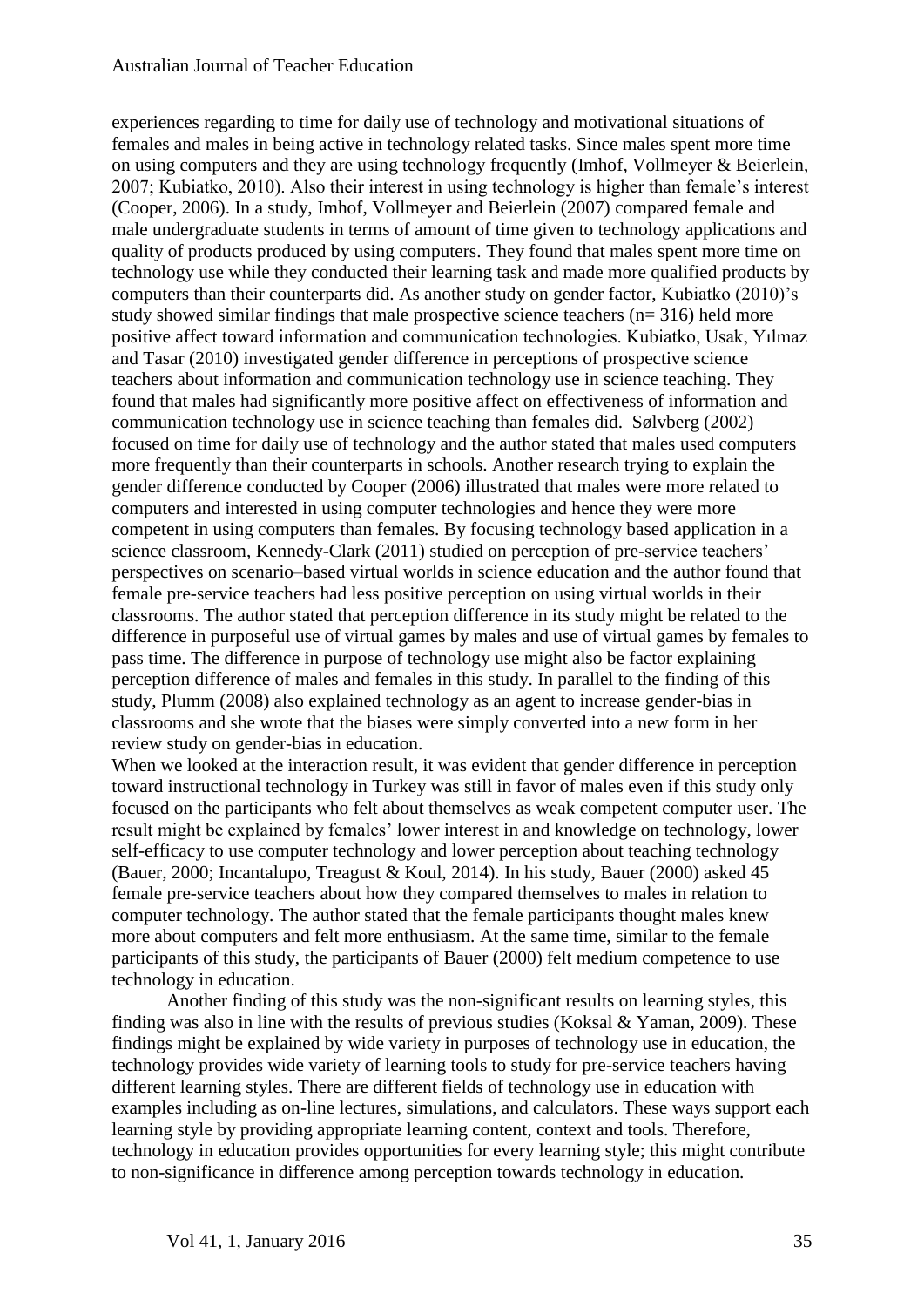Although the current study has provided evidence on gender difference in perception towards technology in education, it has some limitations. The first is that the study is limited to 264 pre-service science teachers who have provided data through to self-report instruments. The larger sample and performance based measurements on perception towards technology should be applied to the different group of pre-service science teachers by using similar methodology. The second limitation is that the independent variables of the study are limited to *learning style, computer competency level, possession of a computer and gender.*  There is a need to extend the findings of this study by applying other theoretically associated independent variables such as "perceived usefulness of technology" and "perceived ease of use" in different theoretical frameworks (Venkatesh & Davis, 2000). The third is that there is also a need to collect examples of previous experiences of the pre-service science teachers, the examples that are effective on shaping perceptions of female students might give clearer picture to analyze perceptional differences between male and female pre-service teachers. The fourth is that non-random nature of sampling is another limitation for this study. If random sampling is applied to the participants at the same level, following findings will probably provide more sound support for the research problem of this study.

## **Implications**

The findings of this study have indicated that in the current science teacher preparation programs perceptions of the female pre-service science teachers are not as high as perceptions of the male pre-service science teachers. The findings of this study have shown that female pre-service science teachers need to be supported for increasing their perception toward technology in education. Based on the model illustrated in figure 1, it can be said that balance in technology perception between male and female pre-service science teachers is important since the difference in the perception might cause to the difference in teaching quality or using technology appropriately. This result might cause inequality among elementary students who are thought by the teachers in different gender and might increase the gap among the students. The findings of this study call perceptional support implications in technology use for the female pre-service teachers in science teacher education programs in Turkey.

Finally, fundamental educational change is difficult, and repeated attempts at reform have resulted in little difference (Woodbury, 2003; Woodbury & Gess-Newsome, 2002). Among the potential explanations for this paradox, this study was able to focus closely on Turkish pre-service science teachers' perceptions about technology and its use as mediators of reform. A review of the recent reform documents of Turkish Ministry of National Education, one thing is evident that teachers are expected to be equipped well with essential pedagogical, content and technological knowledge and skills for an effective implication of reform initiatives. This expectation is clearly prompted science education reformers to view change within the larger educational system, calling on faculty from science teacher education programs to act as partners in reform by offering technology courses and infirming future Turkish science teachers about effective blend or integration of technology in science teaching for effective student science learning. Especially requirements and competencies of F@TIH project should be involved in objectives of technology courses in Turkish science education programs. By this way perceptions of pre-service science teachers might be changed for improving F@TIH project.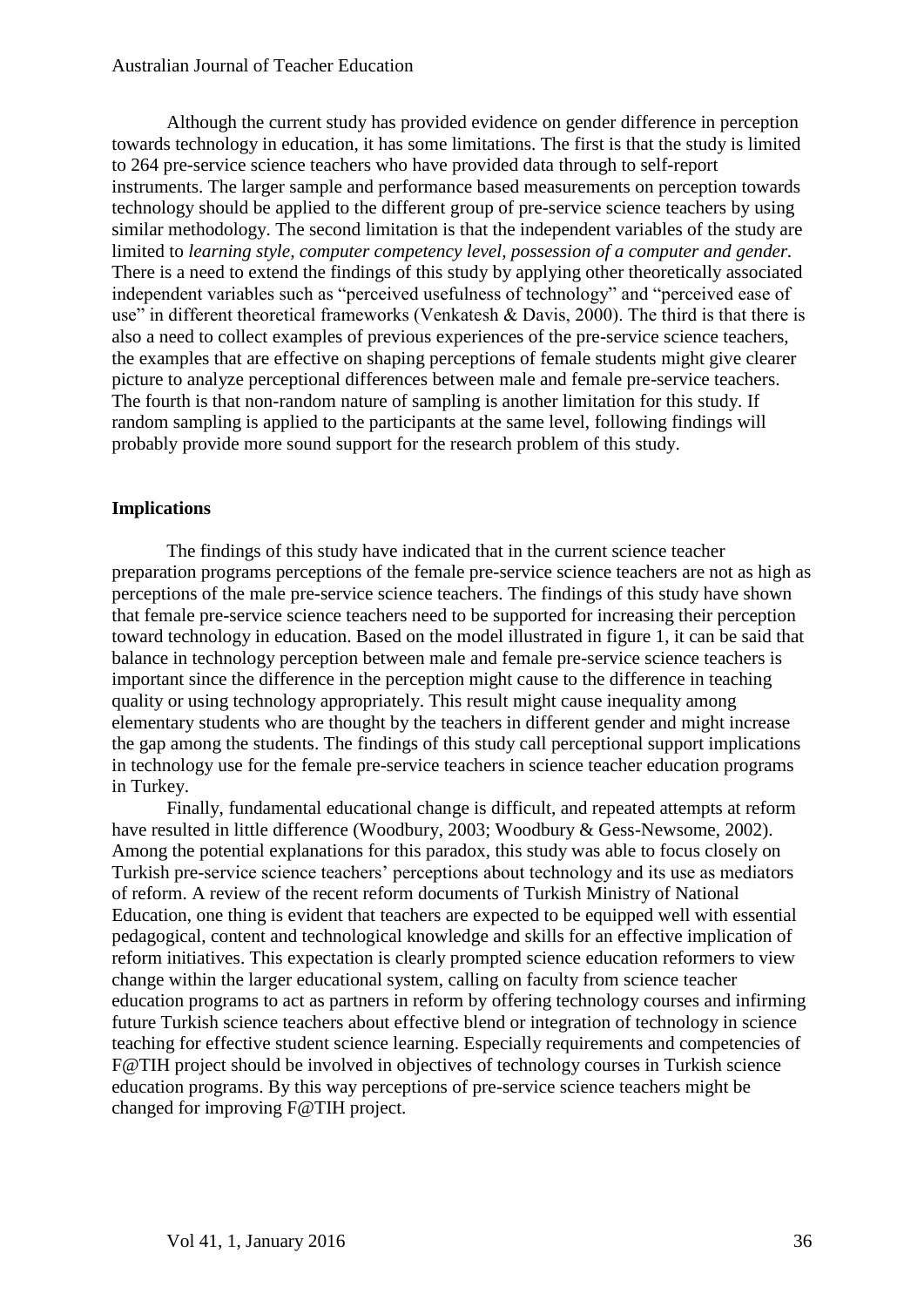## **References**

- Abbit, J. T., & Klett, M. D. (2007). Identifying influences on attitudes and self -efficacy beliefs towards technology integration among pre-service educators. *Electronic Journal for the Integration of Technology in Education, 6*, 28-42.
- Acar, T. (2012). Türkiye'nin PISA 2009 sonuçlarına göre OECD'ye üye ve aday ülkeler arasındaki yeri. *Kuram ve Uygulamada Eğitim Bilimleri, 12*(4), 2561-2572.
- American Association for the Advancement of Science (AAAS) (1993). *Benchmarks for science literacy*. New York, NY: Oxford University Press.
- Angeli, C. (2005). Transforming a teacher education method course through technology: effects on preservice teachers' technology competency. *Computers & Education 45*, 383–398. <http://dx.doi.org/10.1016/j.compedu.2004.06.002>
- Anıl, D. (2009) Factors effecting science achievement of science students in programme for international students' achievement (PISA) in Turkey, *Education and Science, 34*(152), 87-100.
- Asan, A. (2003). Computer technology awareness by elementary school teachers: A case study from Turkey. *Journal of Information Technology Education, 2*, 150-163.
- Aşkar, P., & Akkoyunlu, B. (1993). Kolbs' learning styles inventory. *Education and Science, 87*, 37-47.
- Atar, H.Y., ve Atar, B. (2012). Examining the effects of Turkish education reform on students' TIMSS 2007 science achievements. *Educational Sciences: Theory & Practice, 12*(4), 2632-2636.
- Bandura, A. (1994). Self-efficacy. In V. S. Ramachaudran (Ed.), *Encyclopedia of human behavior* (pp.4, 71-81). New York: Academic Press.
- Banoglu, K., Madenoglu, C., Uysal, S. & Dede, A. (2014). An Investigation of Teachers' Perceptions of the Implementation of the FATIH Project (Eskisehir Province Case), *Journal of Educational Sciences Research, 4*(1), 39-58. <http://dx.doi.org/10.12973/jesr.2014.4os3a>
- Bauer, J. F. (2000). *A technology gender divide: Perceived skill and frustration levels among female preservice teachers.* Paper presented at MSERA Annual Conference, November 15, Bowling Green, KY.
- Becker, H. (2001). How are teachers using computers in instruction? *Paper presented at the 2001 Meetings of the American Educational Research Association*, Retrieved 02 June 2011 from: http://www.crito.uci.edu/tlc/findings/conferences-pdf/how\_are\_teachers\_ using. pdf.
- Beghetto R. A. (2009). Correlates of intellectual risk taking in elementary school science. *Journal of Research in Science Teaching, 46*(2), 210–223. 32100.8321.3310.TB.04.01
- Bell, R. L., Maeng, J. L., & Binns, I. C. (2013). Learning in context. Technology integration in a teacher preparation program informed by situated learning theory. *Journal of Research in Science Teaching, 50*(3), 348 –379. <http://dx.doi.org/10.1002/tea.21075>
- Beşoluk, Ş., Kurbanoğlu, N. İ., & Önder, İ. (2010). Educational technology usage of preservice and in-service science and technology teachers. *Elementary Education Online*, *9*(1), 389-395.
- Celen, F. K., Celik, A., Seferoğlu, S. S. (2011). *Turkish Educational System and PISA Results,* Academical Informatics 2011, 2-4 February, Inonu University, Malatya, Turkey.
- Celik, H. C., & Kahyaoğlu, M. (2007). İlköğretim öğretmen adaylarının teknolojiye yönelik tutumlarının kümeleme analizi [The cluster analysis of primary school candidate teachers' attitudes toward technology]. *Türk Eğitim Bilimleri Dergisi*, *4*(5), 571-586.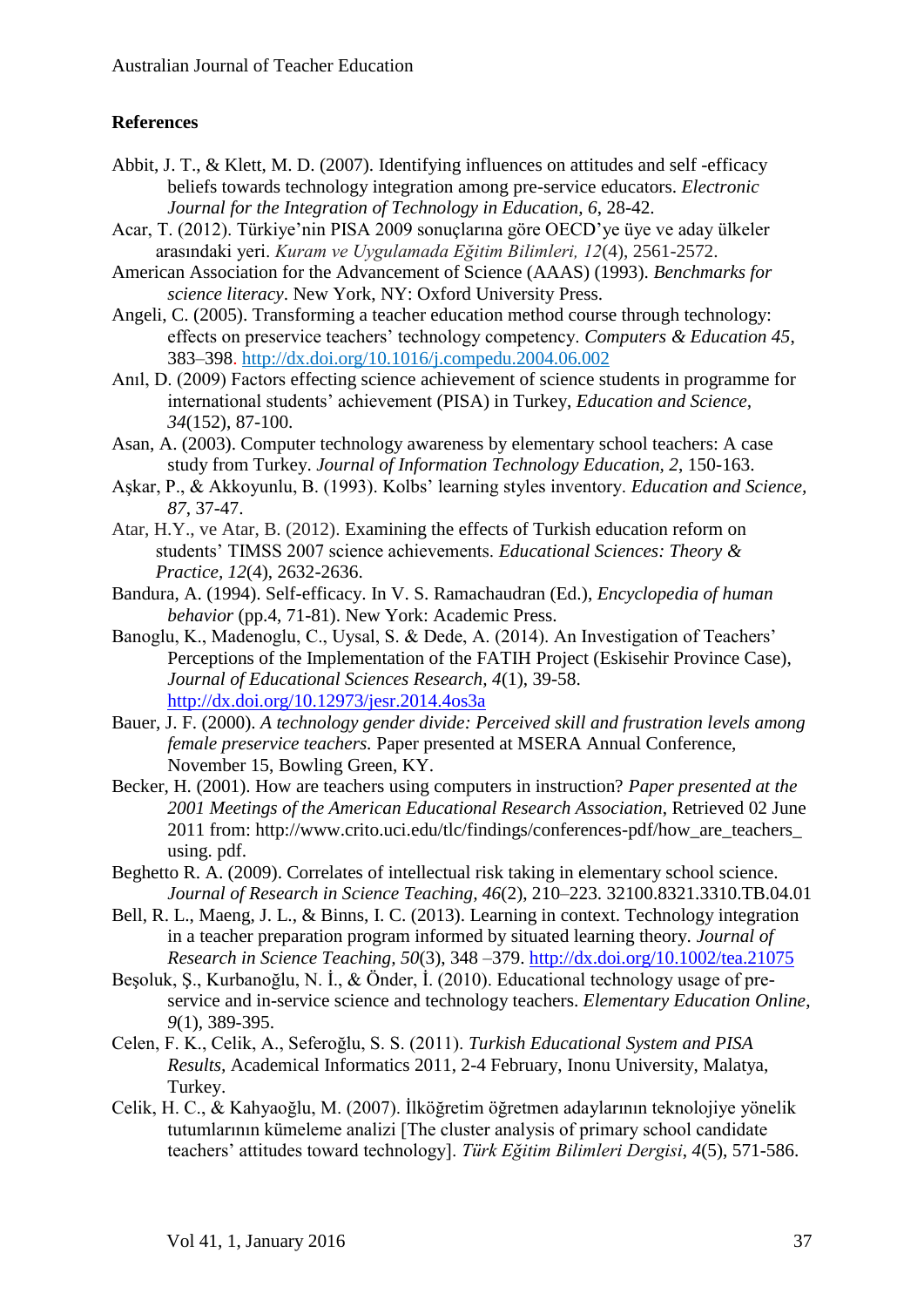- Chang, C., Liu, E.Z., Sung, H., Lin, C., Chen, N. & Cheng, S. (2014). [Effects of online](http://www.tandfonline.com/doi/abs/10.1080/14703297.2013.771429)  [college student's Internet self-efficacy on learning motivation and performance,](http://www.tandfonline.com/doi/abs/10.1080/14703297.2013.771429) *[Innovations in Education and Teaching International](http://www.tandfonline.com/toc/riie20/51/4) , 51* (4), 366-377. <http://dx.doi.org/10.1080/14703297.2013.771429>
- Cheng, G. (2014). Exploring students' learning styles in relation to their acceptance and attitudes towards using Second Life in education: A case study in Hong Kong, *Computers & Education, 70*, 105-115. <http://dx.doi.org/10.1016/j.compedu.2013.08.011>
- Compeau, D.R. & Higgins, C.A. (1995). Computer self-efficacy: Development of a measure and initial test. *MIS Quarterly*, June, 189-211. <http://dx.doi.org/10.2307/249688>
- Cooper, J. (2006). The digital divide: the special case of gender. *Journal of Computer Assisted Learning*, *22*(5), 320–334. [http://dx.doi.org/10.1111/j.1365-](http://dx.doi.org/10.1111/j.1365-2729.2006.00185.x) [2729.2006.00185.x](http://dx.doi.org/10.1111/j.1365-2729.2006.00185.x)
- Cope, C., & Ward, P. (2002). Integrating learning technology into classrooms: The importance of teachers' perceptions. *Educational Technology & Society, 5*(1), 67-74.
- Cuban, L. (1988). A fundamental puzzle of school reform. *Phi Delta Kappan*, *69*(5), 341– 344.
- Deniz, L. (2007). Prospective class teachers' computer experiences and computer attitudes. *International Journal of Social Sciences, 2*(2), 116-122.
- Drenoyianni, H., & Selwood, I. (1998). Conceptions or misconceptions? Primary teachers' perceptions and use of computers in the classroom. *Education and Information Technologies 3*(2), 87-99. <http://dx.doi.org/10.1023/A:1009630907672>
- Eyyam, R. , Menviş, İ., & Doğruer, N. (2011) An investigation of the learning styles of prospective educators. *The Online Journal of New Horizons In Education, 1*(3), 1– 6.Fisher RA (1926). The Arrangement of field experiments, *Journal of the Ministry of Agriculture of Great Britain, 33*, 503-513.
- Fletcher, A.C., Walls, J.K., Eanes, A.Y., & Troutman, D.R. (2010). Maternal management of social relationships as a correlate of children's school-based experiences. *The School Community Journal, 20*(2), 159-182.
- Frese, M. & Sabini, J. (1985). Action theory: and introduction in Frese, M. & Sabini, J. (Eds.) *Goal Directed Behavior: The Concept of Action in Psychology*. Hillsdale, New-Jersey, NJ: Lawrence Erlbaum Ass., Pub.
- Giddens, A. (1984). The *constitution of society: Outline of the theory of structuration,.*Cambridge, England: Polity Press.
- Green, S. B., & Salkind, N. J. (2008). *Using SPSS for Window and Macintosh: Analyzing and understanding data* (5th ed.). Upper Saddle River, NJ: Pearson Prentice Hall.
- Hızal, A. (1992). İlköğretim uygulamalarında eğitim teknolojisinden yararlanma olanakları [Primary applications of technology to benefit from education opportunities]. *Hacettepe Üniversitesi Eğitim Fakültesi Dergisi, 8,* 81-87.
- Imhof, M., Vollmeyer, R., & Beierlein, C. (2007). Computer use and the gender gap: The issue of access, use, motivation, and performance. *Computers in Human Behavior, 23*, 2823-2837. <http://dx.doi.org/10.1016/j.chb.2006.05.007>
- Incantalupo, L, Treagust, D.F. & Koul, R. (2014). Measuring Student Attitude and Knowledge in Technology-Rich Biology Classrooms, *Journal of Science Education and Technology, 23*, 98-107. <http://dx.doi.org/10.1007/s10956-013-9453-9>
- Işman, A. (2003). Technology. *The Turkish Online Journal of Educational Technology, 2*(1), 5.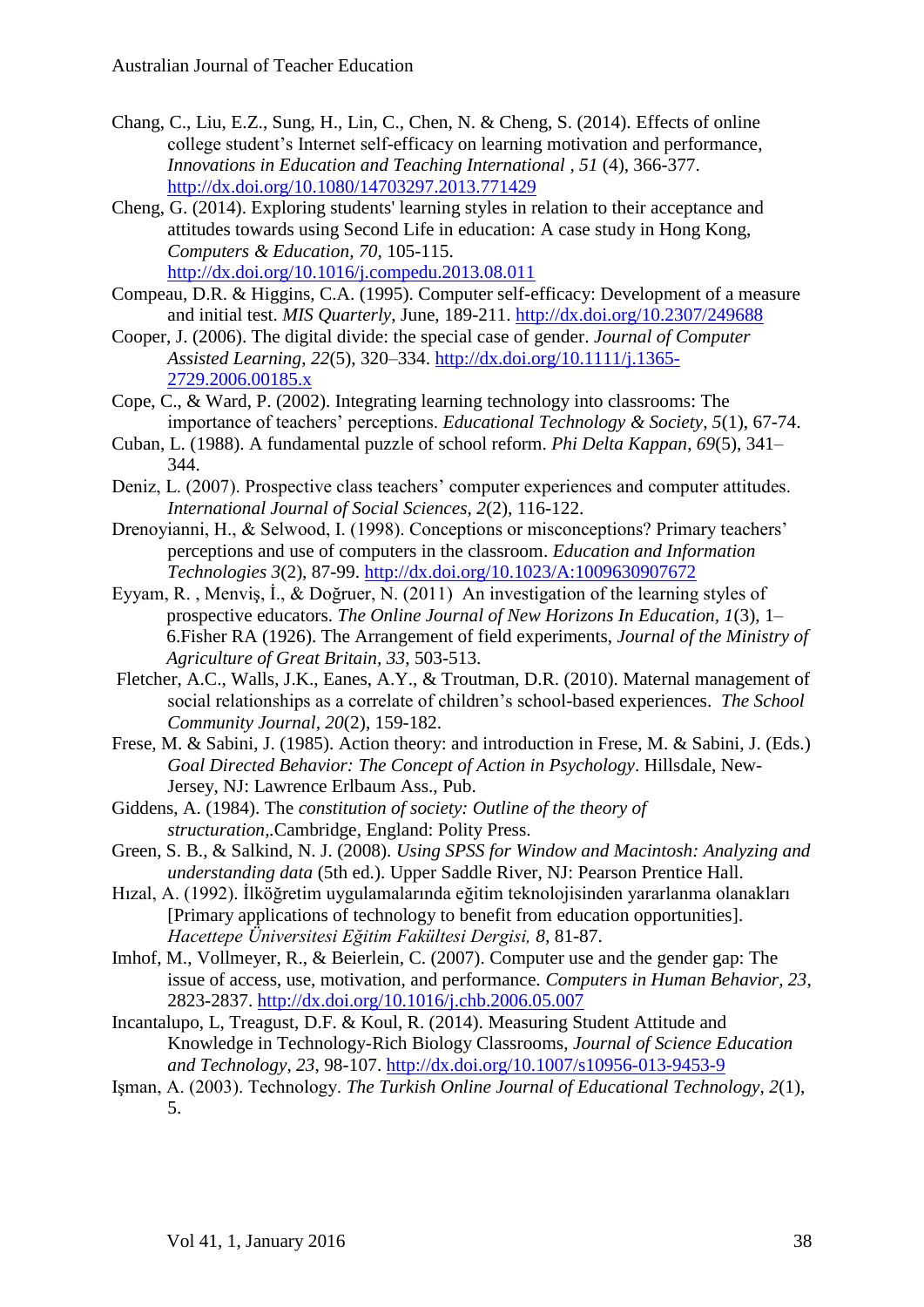- Jara, I., Claro, M., Hinostroza, J., San Martín, E., [Rodríguez, P.,](http://ciae.uchile.cl/index.php?page=view_personas_investigadores&case=ficha&id=106&langSite=es) Cabello, T., Ibieta, A., Labbé, C. (2015) Understanding factors related to Chilean students digital skills: A mixed methods analysis. *Computers & Education, 88*, 387-398. <http://dx.doi.org/10.1016/j.compedu.2015.07.016>
- Jackson, M.J., Helms, M.M. & Jackson, W.T. (2008). College Student's Expectations of Technology- Enhanced Classrooms: Comparing 1996 and 2006, *Developments in Business Simulation and Experiential Learning, 35*, 89-100.
- Jöreskog, K. G., & Sörbom, D. (1993). *LISREL 8: Structural equation modeling with the simplis command language*. Scientific Software, Mooresville, IL.
- Kennedy-Clark, S. (2011) Pre-service Teachers' Perspectives on using Scenario-Based Virtual Worlds in Science Education, *Computers & Education*, <http://dx.doi.org/10.1016/j.compedu.2011.05.015>
- Koc, M., & Bakir, N. (2010). A needs assessment survey to investigate pre-service teachers' knowledge, experiences and perceptions about preparation to using educational technologies. *Turkish Online Journal of Educational Technology, 9*(1), 13–22.
- Kolb, A.Y., & Kolb, D.A. (2005). Learning styles and learning spaces: Enhancing experiential learning in higher education. *Academy of Management Learning and Education*, *4*(2), 193-212. <http://dx.doi.org/10.5465/AMLE.2005.17268566>
- Kolb, D. A. (1981). *Learning styles and disciplinary differences*. In A. W. Chickering & Associates (Eds.), The Modern American College. San Francisco: Jossey-Bass.
- Kolb, D. A. (1985). *Learning style inventory.* (2nd ed.) Boston, MA: The McBer.
- Kolb, D. A., Boyatzis, R. E., & Mainemelis, C. (2001). Experiential learning theory: Previous research and new directions. In R. J. Sternberg & L. Zhang (Eds.), *Perspectives on thinking, learning, and cognitive styles. The educational psychology series* (pp. 227- 247). Mahwah, NJ: Lawrence Erlbaum Associates.
- Koohang, A. (1987). A study of attitudes of pre-service teachers toward the use of computers. *Educational Communications & Technology Journal, 35*(3),145-149.
- Koksal, M. S., & Yaman, S. (2009). An analysis of Turkish prospective teachers' perceptions about technology in education. *E-Journal of Educational Research, Assessment and Evaluation, 15*(2). [http://www.uv.es/RELIEVE/v15n2/RELIEVE](http://www.uv.es/RELIEVE/v15n2/RELIEVE%20v15n2_3.htm)  v $15n2$  3.htm
- Köksal, M.S., ve Yaman, S. (2012). Turkish prospective teachers' perceptions about technology in education. *Gazi Eğitim Fakültesi Dergisi*, *32 (2), 221-237*.
- Kubiatko, M. (2010). Czech university students' attitudes towards ICT used in science education. *Journal of Technology and Information Education, 2*(3), 20–25. <http://dx.doi.org/10.5507/jtie.2010.042>
- Kubiatko, M., Usak, M., Yılmaz, K., & Tasar, M.F. (2010). A cross-national study of Czech and Turkish university students' attitudes toward ICT used in science subjects. *Journal of Baltic Science Education, 9*(2), 119-134.
- Kurt, S. (2014). Creating technology-enriched classrooms: implementational challenges in Turkish education, *Learning, Media and Technology, 39* (1), 90-106. <http://dx.doi.org/10.1080/17439884.2013.776077>
- Linnenbrink, E.A. & Pintrich, P.R. (2003). The Role of Self-Effıcacy Beliefs In Student Engagement and Learning In the classroom, *Reading & Writing Quarterly: Overcoming Learning Difficulties, 19 (2),* 119–137. <http://dx.doi.org/10.1080/10573560308223>
- Martin, M.O., Mullis, I.V.S., and Foy, P. (2008). *TIMSS 2007 International Science Report: Findings From IEA's Trends in International Mathematics and Science Study at the Eighth and Fourth Grades*. Chestnut Hill, MA: Boston College.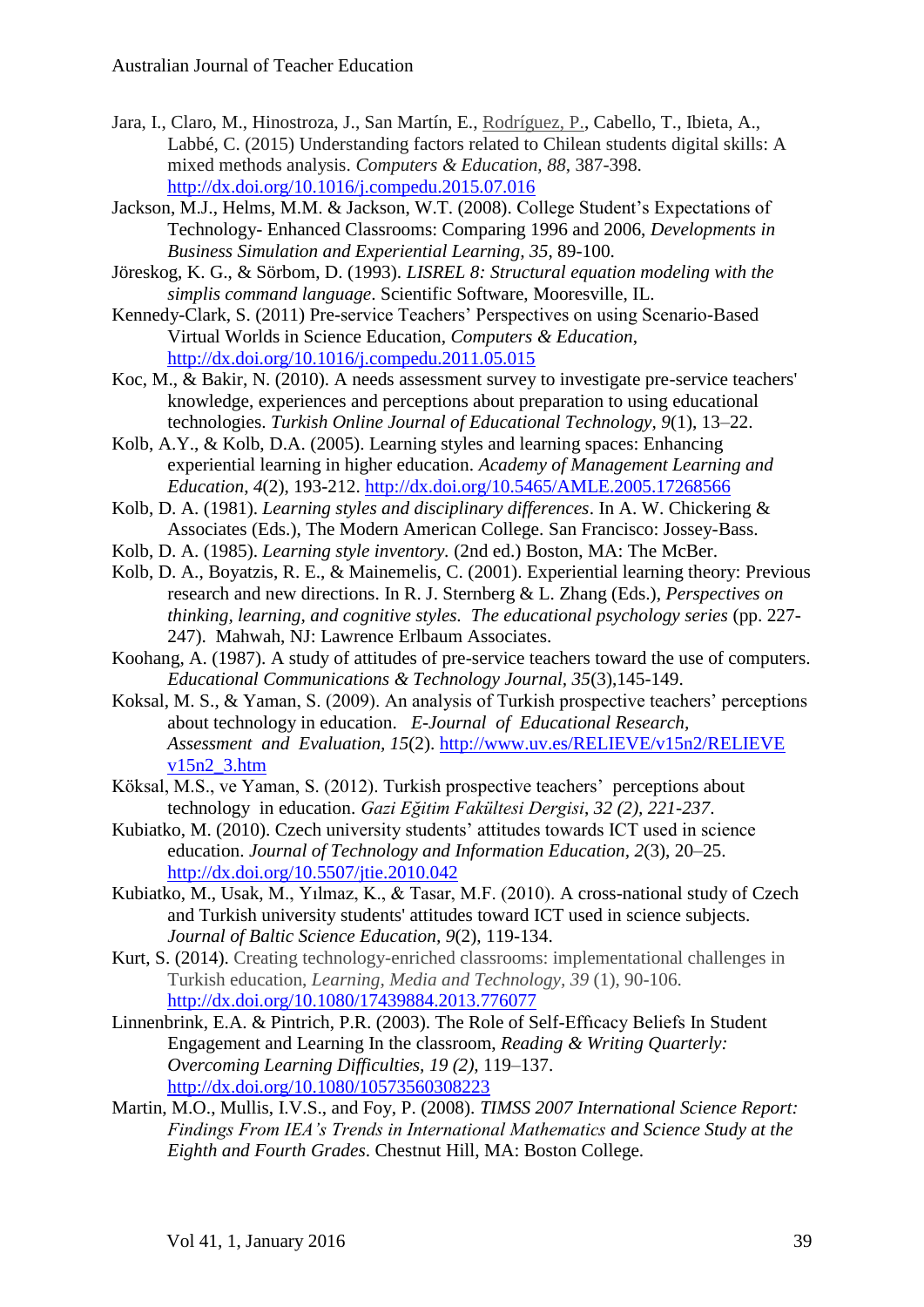- Marzilli, C., Delello, J., Marmion, S., McWhorter, R., Roberts, P. & Marzilli, T.S. (2014).Faculty attitudes towards integrating technology and innovation, *International Journal on Integrating Technology in Education, 3*(1), 1-20, <http://dx.doi.org/10.5121/ijite.2014.3101>
- Manochehr, N. (2006). The influence of learning styles on learners in e-learning environments: An empirical study. *Computers in Higher Education and Economics Review, 18*. Retrieved June 10, 2011, from http://www.economicsnetwork.ac.uk /cheer.htm.
- Manochehr, N. (2006). The influence of learning styles on learners in e-learning environments: An empirical study, *CHEER*, *18,* 10-14.
- McHaney, L. J. (1998). An analysis of factors that influence secondary students' attitudes toward technology. *Dissertation Abstracts International*, 94. (UMI No. 9830957)
- National Research Council (NRC). (1994, July). *National Science Education Standards: Discussion summary*. Washington, DC: Author.
- Onohwakpor, E.J., & Rhima, T.E. (2008). A survey of teachers' level of computer literacy and awareness of information and communication technology for application of science, technology and mathematics education. *Computing and Information Systems, 12*(2), 21-28.
- Pajares, F., & Schunk, D. H. (2001). Self-beliefs and school success: Self-efficacy, selfconcept, and school achievement. In R. Riding & S. Rayner (Eds.), *Perception* (pp. 239-266). London, England: Ablex Publishing.
- Pamuk, S. & Peker, D. (2009). Turkish pre-service science and mathematics teachers' computer related self-efficacies, attitudes, and the relationship between these variables. *Computers & Education 53*, 454–461. <http://dx.doi.org/10.1016/j.compedu.2009.03.004>
- Pedersen, J. E., & Yerrick, R. K. (2000). Technology in science teacher education: A survey of current uses and desired knowledge among science educators. *Journal of Science Teacher Education, 11,* 131–153. <http://dx.doi.org/10.1023/A:1009468808876>
- Plumm, K. (2008). Technology in the classroom: Burning the bridges to the gaps in genderbiased education? *Computers & Education, 50*, 1052–1068. <http://dx.doi.org/10.1016/j.compedu.2006.10.005>
- Prosser, M., Trigwell, K. & Taylor, P. (1994). A Phenomenographic study of academics' conceptions of science learning and teaching. *Learning and Instruction , 4,* 217- 231. [http://dx.doi.org/10.1016/0959-4752\(94\)90024-8](http://dx.doi.org/10.1016/0959-4752(94)90024-8)
- Romberg, T. A., & Price, G. G. (1983). Curriculum implementation and staff development as cultural change. In G. A. Griffin (Ed.), *Staff Development* (pp. 154–184).Chicago, IL: University of Chicago Press.
- Rutherford, J., & Ahlgren, A. (1989) *Science for all Americans: Project 2061.* New York, NY: Oxford University Press.
- Sang, G., Valcke, M, van Braak, J., & Tondeur**,** J. (2010). Student teachers' thinking processes and ICT integration: Predictors of prospective teaching behaviors with educational technology. *[Computers & Education,](http://www.sciencedirect.com/science/journal/03601315) 54*(1)*,* 103-112. <http://dx.doi.org/10.1016/j.compedu.2009.07.010>
- Schaverien, L. (2003). Teacher education in the generative virtual classroom: Developing learning theories through a web-delivered, technology-and-science education context. *International Journal of Science Education, 25*(12), 1451-1469. <http://dx.doi.org/10.1080/0950069032000070234>
- Schunk, D. H. (2000). *Learning theories: An educational perspective*. New Jersey: Prentice-Hall.